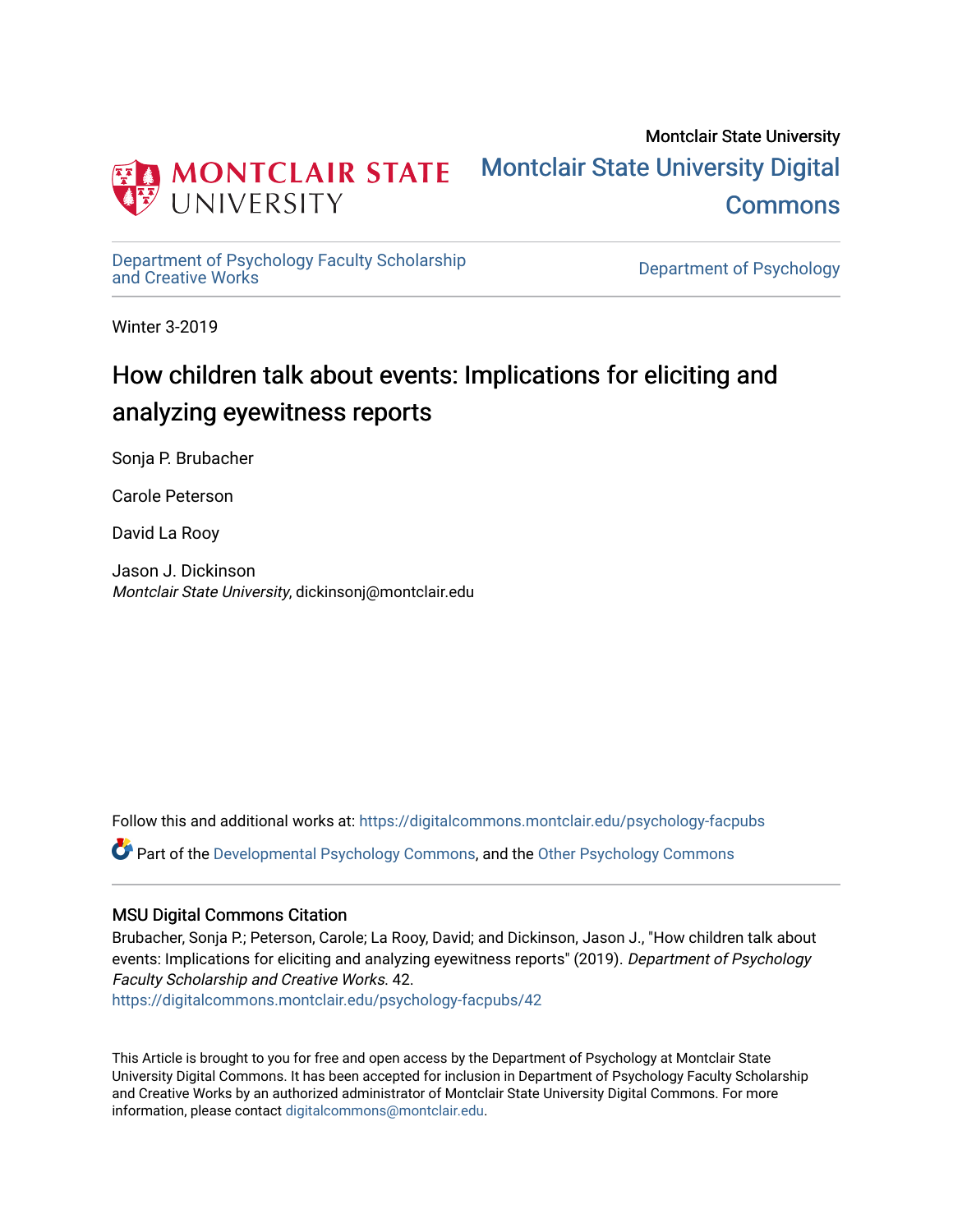Contents lists available at [ScienceDirect](http://www.sciencedirect.com/science/journal/02732297)

### Developmental Review

journal homepage: [www.elsevier.com/locate/dr](https://www.elsevier.com/locate/dr)

#### Review

## How children talk about events: Implications for eliciting and analyzing eyewitness reports☆

Sonja P. Bru[b](#page-1-2)a[c](#page-1-3)her $^{a,*}$  $^{a,*}$  $^{a,*}$ , Carole Peterson $^{\rm b}$ , Davi[d](#page-1-4) La Rooy $^{\rm c}$ , Jason J. Dickinson $^{\rm d}$ , D[e](#page-1-5)bra Ann Poole<sup>e</sup>

<span id="page-1-0"></span><sup>a</sup> *Centre for Investigative Interviewing, Griffith Criminology Institute, Griffith University, Australia*

<span id="page-1-2"></span><sup>b</sup> *Department of Psychology, Memorial University of Newfoundland, Canada*

<span id="page-1-3"></span><sup>c</sup> *School of Law, Royal Holloway University of London, United Kingdom*

<span id="page-1-4"></span><sup>d</sup> *Department of Psychology, Montclair State University, United States*

<span id="page-1-5"></span><sup>e</sup> *Department of Psychology, Central Michigan University, United States*

#### ARTICLE INFO

*Keywords:* Children Eyewitness memory Event reports Narrative structure

#### ABSTRACT

Legal and social service professionals often question whether various features of young witnesses' responses during interviews are characteristic of children's event reports or whether these features are concerning findings that reflect degraded memory, outside influence, or other phenomena. To assist helping professionals and researchers who collect data through interviews, we aggregated findings from child eyewitness studies and revisited transcript sets to construct fifteen principles that capture how children talk about events. These principles address children's earliest event narratives, how children report information as interviews unfold and typical features of their narratives, threats to the accuracy of answers, the influence of interviewers' language on children's styles of reporting, how testimonies compare across multiple interviews and multiple witnesses to the same event, and the structure of accurate and inaccurate reports. A summary table highlights the implications of these principles for interviewers and the decision-makers who analyze children's reports.

#### **Introduction**

The development of best-practice standards for conducting forensic interviews of children is the most visible contribution to emerge from research on young witnesses' testimony [\(La Rooy et al., 2015; Lamb, Brown, Hershkowitz, Orbach, & Esplin, 2018;](#page-18-0) [Saywitz, Lyon, & Goodman, 2018](#page-18-0)). But there is another useful product from this research: Around the world, laboratories house thousands of transcripts which document how children typically talk about events. Behind the scenes, it is the patterns in these transcripts that are valuable to the interviewers and attorneys who contact eyewitness and memory experts with questions. Oftentimes, these questions center on a specific feature of a child's report, and the issue is whether that feature is characteristic of children's event narratives or a concerning finding that reflects degraded memory, outside influence, or some other phenomenon.

<https://doi.org/10.1016/j.dr.2018.12.003>

Received 25 January 2018; Received in revised form 15 December 2018 Available online 27 December 2018 0273-2297/ © 2018 Elsevier Inc. All rights reserved.







<sup>☆</sup> Transcript examples and data sets for re-analyses were collected for studies supported by the Social Sciences and Humanities Research Council (Canada), the Natural Sciences and Engineering Research Council grant 513-02 (Canada), the Australian Research Council Linkage Grant LP120200095, and National Science Foundation grants SBR-9409231, SES-0718856, SES-0921161, SES-0718889, and SES-0921227.

<span id="page-1-1"></span><sup>⁎</sup> Corresponding author at: Centre for Investigative Interviewing, Griffith Criminology Institute, Mt. Gravatt Campus, Griffith University, 176 Messines Ridge Road, Mt. Gravatt, QLD 4122, Australia.

*E-mail address:* [s.brubacher@griffith.edu.au](mailto:s.brubacher@griffith.edu.au) (S.P. Brubacher).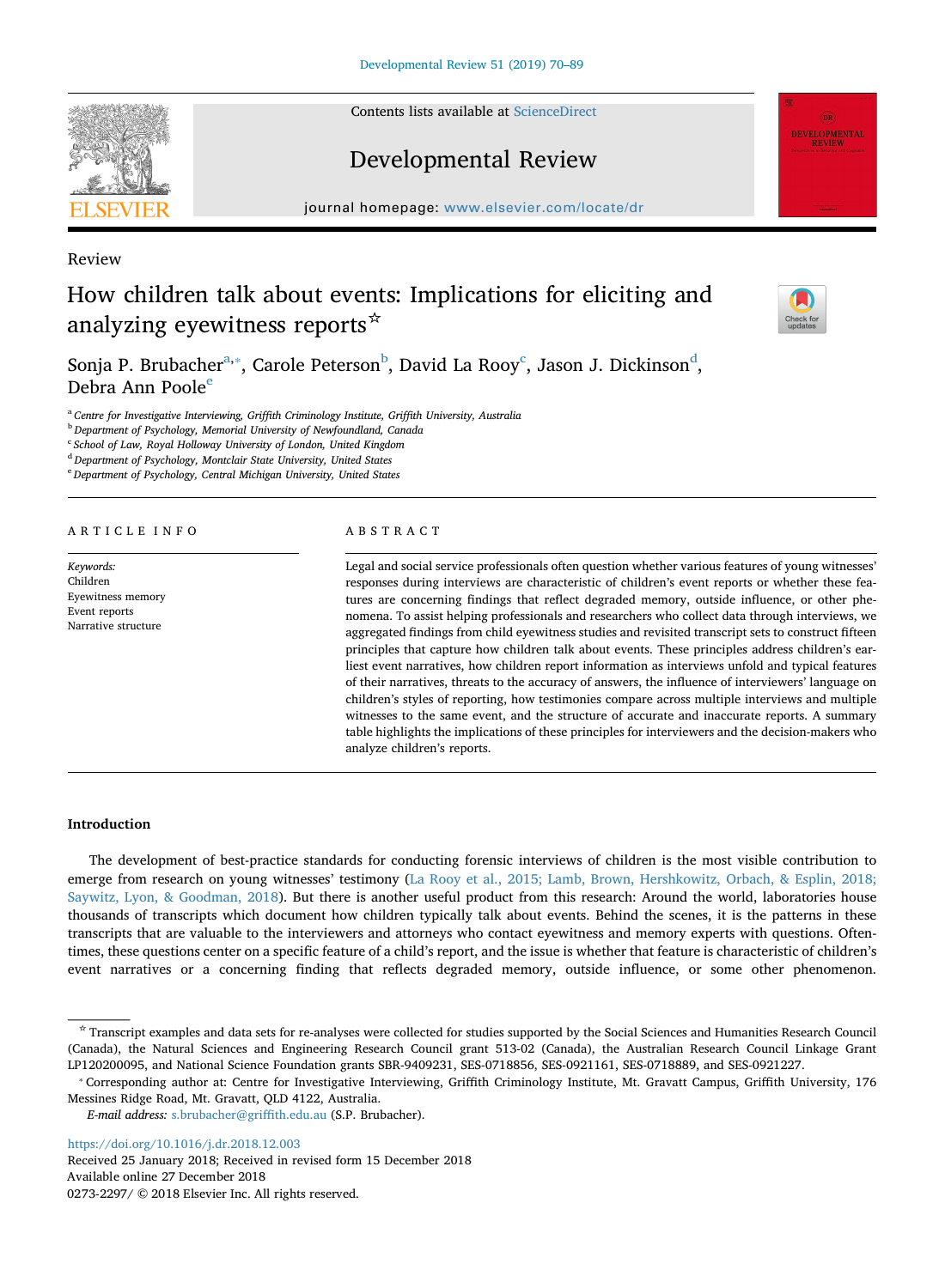Understanding how children talk about events in their lives is especially relevant for forensic cases but has numerous applications, from advising mandated reporters to helping developmental researchers elicit children's experiences.

For this paper, we reviewed published findings and revisited transcript sets to construct fifteen principles that capture how children talk about events. Four considerations guided our selection of principles and the representative studies that illustrate those principles. First, we focused on children who actually experienced the events they were asked to describe, although in some studies they were also exposed to misinformation before interviews and/or questions about fictitious happenings. Next, we constrained our review to cognitive influences on children's reports rather than social influences, such as expectations of consequences and caregiver supportiveness, which limited our discussion to topics affecting children's ability to describe an event (rather than willingness to share their experiences). Third, each principle had to address an issue or misunderstanding that frequently arises among adults who are unfamiliar with children's event reports. For example, we have had discussions with professionals who thought there was no point in interviewing a 2-year-old, assumed that minor errors in children's event descriptions called into question the reliability of allegations, and concluded that conflicting answers to differently-phrased questions indexed lack of memory for an event. In each of these cases, the professionals inappropriately discounted children's ability to provide meaningful testimony. We have also experienced the opposite problem, when decision-makers facing implausible, incoherent, and contradictory testimonies failed to realize that such reports are atypical of children's descriptions of experienced events. Although our principles cannot, disembodied from the overall context of cases, determine how evidence should be interpreted, we hope they will help professionals focus on the most significant features of children's testimony.

Finally, we wanted this set of principles to be nontechnical in the sense that no special knowledge of linguistics, memory, or other specialty fields was required to spot the principles at work in interviews. This goal necessarily eliminated information that could be critical in some cases, including discussions of how individual differences in temperament, culture, and the presence of medical or cognitive conditions can impact the structure and content of event reports. We felt comfortable setting aside these topics, however, because there is wide variability in children's behavior even within a given demographic group. As a result, discussions of average differences across groups of children could encourage adults to question any behavior that deviates from a general description. In practice, professionals working with an unfamiliar demographic, or rendering decisions that hinge on a developmental detail, will need to contact relevant experts for guidance.

The fifteen principles represent findings from varied methodologies, including analog paradigms with staged events, studies of memory for naturally-occurring events (e.g., traumatic injuries), and analyses of witness interviews from real-world investigations. Unlike discussions of the linguistic devices that emerge in narratives as children mature ([Feltis, Powell, & Roberts, 2011; Hudson &](#page-17-0) [Shapiro, 1991](#page-17-0)), our paper addresses issues practitioners notice when they review interviews. The principles we summarize dispel some misunderstandings about children's event reports, justify widely-held recommendations for eliciting their testimonies, and provide the foundational knowledge professionals need to make sense of narratives that are sometimes confusing and inconsistent.

We begin by discussing children's earliest event narratives and the way they report information as interviews unfold. We describe some typical features of their narratives, threats to the accuracy of their answers, the influence of interviewers' language on their styles of reporting, and how testimonies compare across multiple interviews and across multiple witnesses to the same event. Our final principle addresses the structure of accurate and inaccurate reports. We end the discussion of each principle by highlighting some implications for interviewers and the myriad decision-makers who analyze children's reports. (See [Table 1](#page-3-0) for a summary of principles and implications.)

#### **Children describe past events from the time they can talk**

Children begin verbally encoding and talking about events in their lives somewhere around their second birthday, and they remember some of these events for many years. One way to study the fate of these early memories is to ask children to think of their earliest recollections and to share as much as possible about the events. Compared to studies that asked adults about their earliest memories, this approach has several advantages: Parents can confirm the accuracy of children's reports and independently date them, the events occurred recently from the parents' perspective (which should improve the accuracy of their recollections), and the children can be followed longitudinally to understand what happened to these memories over time. In several studies that collected children's earliest recollections, the majority or a sizeable minority of North American Caucasian children of preschool and elementary school ages described earliest memories from when they were 2 years old, and some memories were even earlier ([Peterson,](#page-18-1) [Grant, & Boland, 2005; Peterson, Wang, & Hou, 2009; Peterson, Warren, & Short, 2011\)](#page-18-1). These memories captured a wide array of content, including stressful injuries, exciting trip adventures, and events that seemed mundane to parents who were surprised their children remembered these things at all (e.g., once climbing out of a crib, a sibling putting his diaper on backwards).

The early emergence of autobiographical recall in studies of children's memories seems to conflict with discussions of childhood amnesia (also called infantile amnesia), which is the inability later in life to recall events from very early life. (For reviews, see [Bauer,](#page-16-0) [2015,](#page-16-0) and [Madsen & Kim, 2016.](#page-18-2)) Typically, adults date their earliest memory from when they were between 3 and 4 years of age (although a sizeable minority of adults recall a few details of events that occurred when they were age 2 or, sometimes, even younger; [Rubin, 2000\)](#page-19-0). If many children remember some events that occurred when they were 2 years old, then why do adults usually date their first memory about age 3 or 4 years? Studies have found two reasons: (1) some memories are forgotten, and (2) people make systematic errors when dating their memories, such that events often occurred at an earlier age than what people recall.

The eventual loss of most early-life memories has been documented by longitudinal research that measured the fate of 4- to 9 year-olds' three earliest memories across 2-year [\(Peterson et al., 2011\)](#page-19-1) and 8-year delays ([Peterson, Hallett, & Compton-Gillingham,](#page-18-3) [2017\)](#page-18-3). In follow-up interviews, children who had been 4 or 5 years old at the time of initial interviews infrequently identified as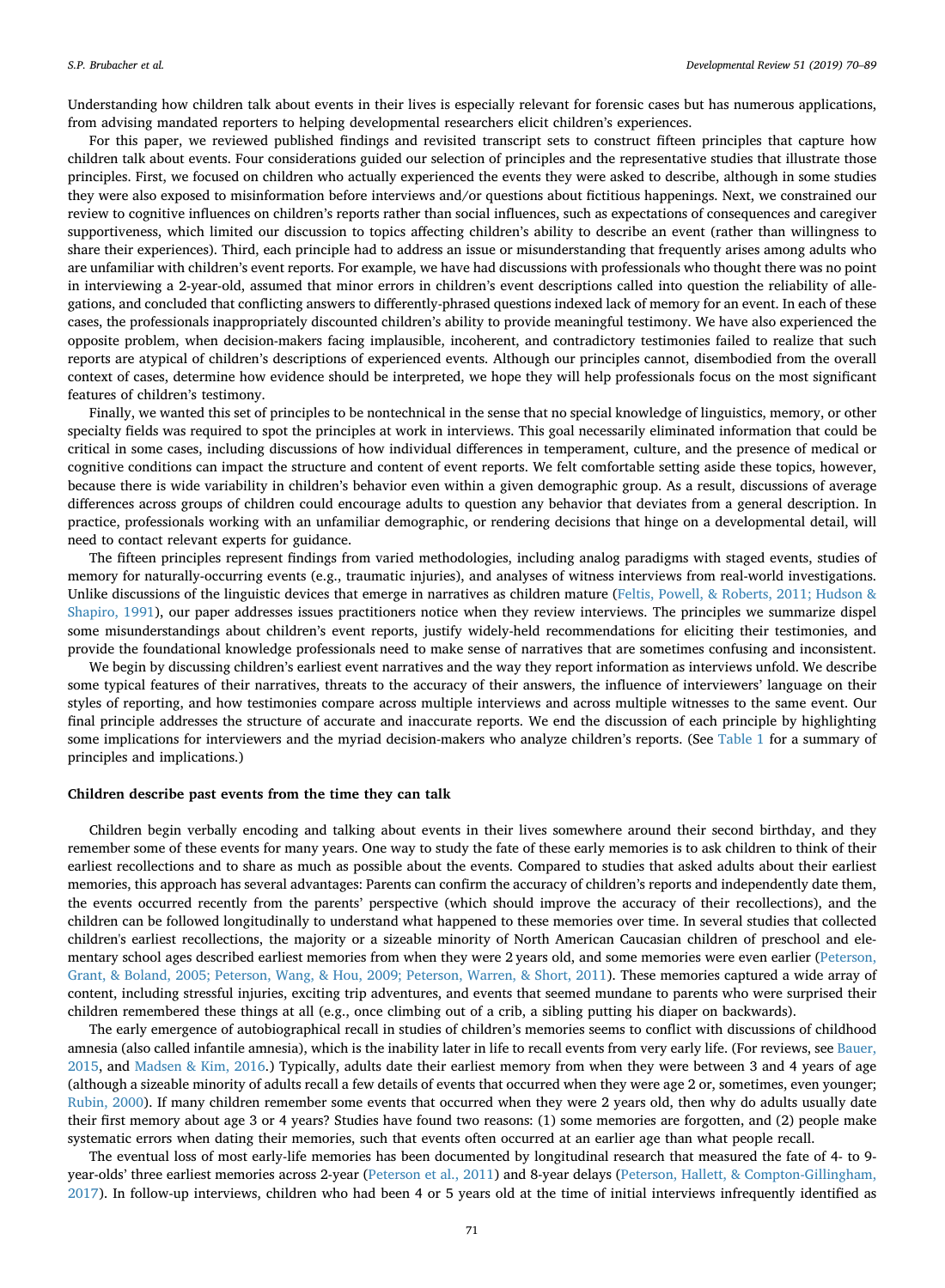# <span id="page-3-0"></span>**Table 1**

| How children talk about events: summary and recommendations. |  |  |
|--------------------------------------------------------------|--|--|
|--------------------------------------------------------------|--|--|

| Principle                                                                                                             | Implications for Interviewing                                                                                                                                                                                                                                                                                                                                            | Implications for Analyzing Reports                                                                                                                                                                                                                                                                                                                                                                                |
|-----------------------------------------------------------------------------------------------------------------------|--------------------------------------------------------------------------------------------------------------------------------------------------------------------------------------------------------------------------------------------------------------------------------------------------------------------------------------------------------------------------|-------------------------------------------------------------------------------------------------------------------------------------------------------------------------------------------------------------------------------------------------------------------------------------------------------------------------------------------------------------------------------------------------------------------|
| 1. Children describe past events from the<br>time they can talk.                                                      | • Follow recommendations for accommodating young<br>children, such as scheduling interviews at times when<br>they are usually alert and giving them adequate time<br>to think and respond.                                                                                                                                                                               | • Do not dismiss a report based solely on a child's age at<br>the time of an experience or a report, but consider case<br>features associated with reliable testimony.                                                                                                                                                                                                                                            |
| 2. The delayed reports of children who<br>were preverbal during the event are<br>sparse and/or riddled with errors.   | • Avoid probing for specific information when<br>speaking with children who were preverbal at the<br>time of the alleged events.                                                                                                                                                                                                                                         | • Consider the role that significant adults and prior<br>interviews might have played in developing a young<br>children's narrative.                                                                                                                                                                                                                                                                              |
| 3. Children report in piecemeal fashion<br>across open-ended prompts.                                                 | • Deliver a series of open-ended prompts.<br>• Return conversation back to the child by using<br>facilitators (e.g., "Uh huh").<br>• Combine invitations ("Tell me what happened") with<br>cued invitations that ask children to expand on<br>something they already mentioned ("Tell me about<br>that time he took pictures").                                          | • Do not assume that event components children<br>reported late in a short series of open-ended prompts,<br>or after they said, "That's all," are less reliable than<br>components mentioned earlier.<br>• Do not assume that statements such as, "that's all I<br>remember" inherently mean that a child cannot<br>elaborate.                                                                                    |
| 4. Children maintain accuracy across a<br>series of differently-worded open-<br>ended prompts.                        | • Maintain open-ended prompting by varying the<br>wording of prompts.                                                                                                                                                                                                                                                                                                    | • Do not place more weight on responses to the early<br>open-ended prompt within a series of open prompts.                                                                                                                                                                                                                                                                                                        |
| 5. All age groups sometimes drift off topic<br>during conversation.                                                   | • Warn children when you are changing the topic of<br>questioning.<br>• Repeat the names of the people and actions of interest<br>rather than replacing these words with words like<br>"she" or "that."<br>• When children mention unexpected happenings or<br>details, ask questions to clarify whether they are still<br>talking about the matter under investigation. | • Be skeptical of narrative that could be off-topic talk.<br>• Ask adults in a child's life whether unexpected narrative<br>matches other caregiving locations or innocuous events<br>the child might have remembered.<br>• Do not discredit a generally coherent account simply<br>because a fatigued child began to talk off topic.                                                                             |
| 6. Young children use words that come to<br>mind and ones they can easily<br>pronounce.                               | • Do not guess what children said with comments such<br>as, "Did you say ?"; instead, ask them to repeat<br>their answers.<br>• Deliver prompts that might clarify key event features<br>(e.g., "What did the [child's words] look like?").                                                                                                                              | • Do not expect children's use of language to mirror an<br>adult's.<br>• Familiarize yourself with common language issues in<br>interviews.<br>• Consult with a developmental psychologist or speech<br>pathologist when needing help understanding the<br>significance of a child's response.                                                                                                                    |
| 7. Event narratives contain nonfluencies<br>and expressions of uncertainty                                            | • Do not cut an interview short based on the<br>assumption that nonfluencies and expressions of<br>uncertainty indicate lack of memory for the event.                                                                                                                                                                                                                    | • Do not assume that nonfluencies and expressions of<br>uncertainty are evidence of lack of memory for an<br>event.<br>• Do not claim that the lack of these features is evidence of<br>a fabricated or coached story, especially among children<br>who have told their stories several times.                                                                                                                    |
| 8. Children's narratives contain detail<br>errors, and young children have<br>weaker filters for some types of errors | • Rely heavily on open-ended prompts because this<br>type of prompt elicits low rates of fabrication errors.                                                                                                                                                                                                                                                             | • Do not discredit the gist of a narrative simply because<br>minor details are inconsistent with physical evidence<br>or a child's past testimony.<br>• Do not assume that everything a child says is a relevant<br>detail that must have happened at some time or place.                                                                                                                                         |
| 9. Focused questions often yield less<br>accurate responses than open-ended<br>prompts.                               | • Avoid asking about unnecessary details.<br>• When possible, follow focused questions with more<br>open-ended prompts.                                                                                                                                                                                                                                                  | • To decide whether unexpected answers to focused<br>questions compromise the gist of a report, consider the<br>child's age, how the question was worded, the length<br>of time since the event, and the level of detail required<br>by the question.<br>• Do not rely solely on the child's answers to focused<br>questions; instead, take into account the entire case<br>context and other available evidence. |
| 10. Focused prompts do not always<br>effectively cue memories.                                                        | • Phrase prompts using simple, concrete words.<br>• Avoid adding unnecessary words to prompts that<br>might restrict meaning.<br>• When children appear to contradict themselves, ask<br>follow-up questions to double-check their intent.                                                                                                                               | • Strike out contradictions that could have been caused<br>by well-known language or memory phenomena<br>before evaluating the remaining information.                                                                                                                                                                                                                                                             |
| 11. Children's styles of reporting are<br>influenced by interviewers' styles of<br>asking.                            | • Follow children's lead, prompting generically when<br>children disclose generically and episodically when<br>children disclose episodically.<br>• Follow a series of generic prompts with prompts<br>about specific episodes.<br>• To plan effective episodic questions, listen for<br>episodic details spontaneously dropped into accounts                            | • Episode-specific details of frequently-occurring events<br>and long-ago events are not well retained. As a result,<br>decisions about whether a report is unexpectedly<br>sparse in details should take into account how often<br>and when the matters under investigation allegedly<br>occurred.                                                                                                               |

(*continued on next page*)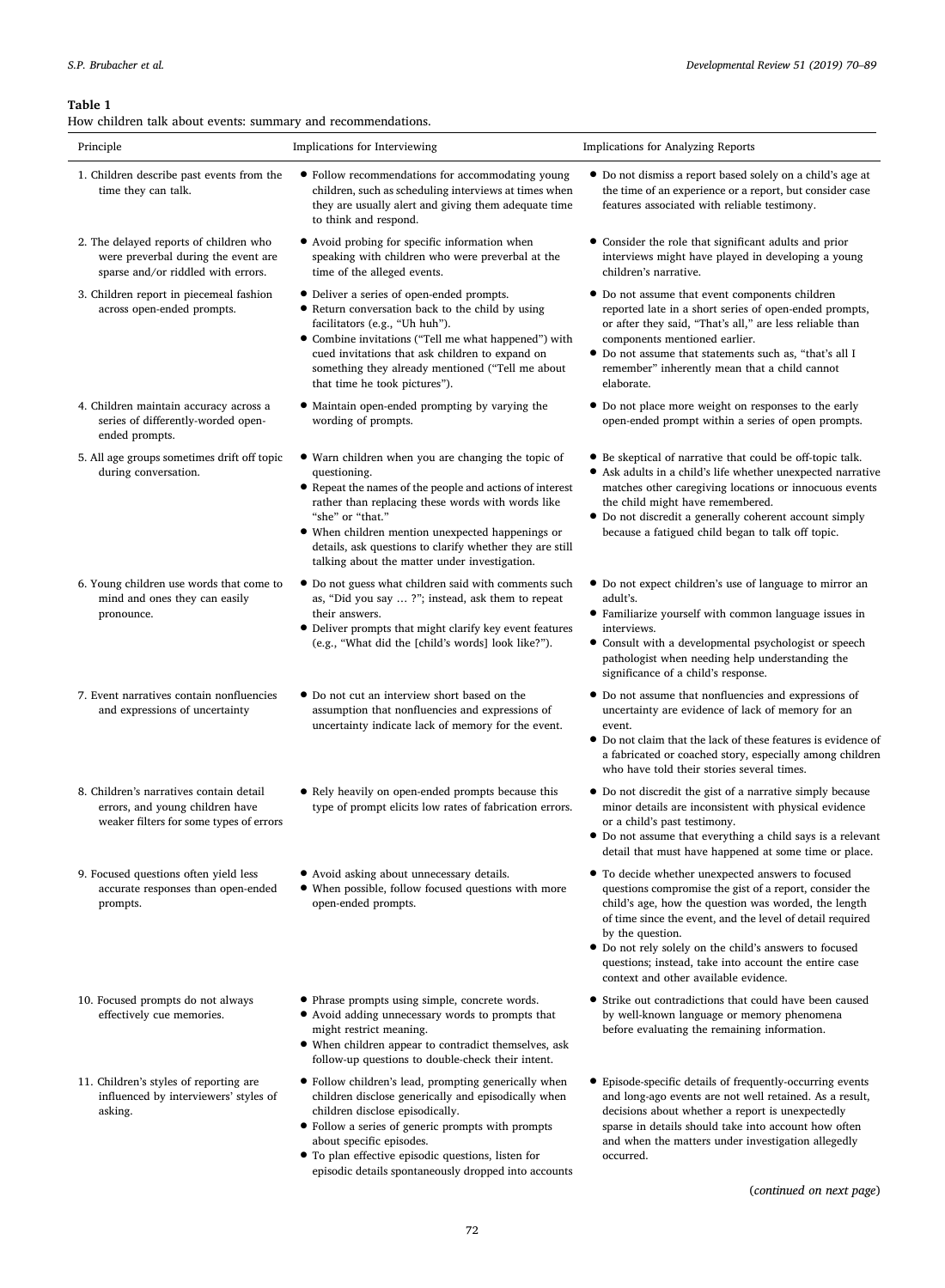**Table 1** (*continued*)

| Principle                                                                | Implications for Interviewing                                                                                                                                                                                                                                                                                  | Implications for Analyzing Reports                                                                                                                                                                                                                                                                                                                                                                                     |
|--------------------------------------------------------------------------|----------------------------------------------------------------------------------------------------------------------------------------------------------------------------------------------------------------------------------------------------------------------------------------------------------------|------------------------------------------------------------------------------------------------------------------------------------------------------------------------------------------------------------------------------------------------------------------------------------------------------------------------------------------------------------------------------------------------------------------------|
|                                                                          | (e.g., "It's usually only the weekends, but one time<br>Uncle Jim picked me up from school").                                                                                                                                                                                                                  | • Before concluding that an account is lacking expected<br>details, consider whether the interviewer adequately<br>probed for specific episodes (if such information is<br>required in the case).                                                                                                                                                                                                                      |
| 12. Children recall new information in<br>subsequent interviews.         | • To facilitate reminiscence, witnesses should be<br>permitted to follow their own trains of thought, and<br>interviewers should take time to build rapport and<br>privilege open-ended prompts when children have<br>been interviewed previously.                                                             | • Expect some added (but not contradictory or fantastic)<br>details with each additional interview.                                                                                                                                                                                                                                                                                                                    |
| 13. Children who witnessed the same<br>event will recall it differently. | • Encourage complete accounts by delivering a series<br>of differently-worded open-ended prompts, and<br>encourage children to talk by delivering facilitators<br>(also called still-your-turn feedback).<br>• Adding an interview break, followed by another<br>recall opportunity, might elicit new details. | • Ask whether accounts across witnesses preserve the<br>overall plot of an event or whether children' collective<br>accounts contain numerous unexpected contradictions.                                                                                                                                                                                                                                               |
| 14. Event narratives can get better and<br>worse over time.              | • Persist with open-ended prompts even if children<br>have been previously interviewed or the event<br>occurred a long time ago.                                                                                                                                                                               | • Although new information could be the product of<br>suggestive influences, do not automatically assume<br>that children are fabricating whenever later reports<br>contain age-appropriate descriptions that were missing<br>from earlier reports.                                                                                                                                                                    |
| 15. False narratives can be detailed and<br>coherent.                    | • Elicit detailed narratives with nonleading invitations.<br>• Support the overall investigation by planning<br>questions that will test alternative hypotheses for<br>allegations.                                                                                                                            | • Document whether, in light of the principles described<br>here, there is a plausible and coherent story that is<br>unlikely to contain central details provided by outside<br>influences.<br>• Consider children's levels of cognitive maturity and<br>language proficiency, how case features and<br>interviewers' skills would have impacted their memory<br>reports, and the social contexts of children's lives. |

earliest the same memory they had recalled in their first interview, although some of the older children did. When interviewers provided cues about memories that were not spontaneously recalled, however, these memories were often still intact. But former 4- to 5-year-olds simply could not remember about 39% of their previously identified earliest memories 2 years later, even after cueing, and 46% were lost after 8 years. Furthermore, 8 years after their initial interview, a fifth of the content former 4- to 5-year-olds recalled contradicted what they had said originally. By contrast, older children seldom provided contradictory information. Together with evidence from other memory paradigms, these results show that children's earliest memories are vulnerable to forgetting but that memories retained until at least age 6 or 7 years are more likely to survive ([Newcombe, Lloyd, & Ratliff, 2007; Newcombe, Lloyd,](#page-18-4) [& Balcomb, 2012](#page-18-4)). Other studies have found that the memories most likely to disappear are those that are devoid of emotion and not narratively coherent (i.e., lacking elaborative information about who, where, and what; [Peterson, Morris, Baker-Ward, & Flynn, 2014;](#page-18-5) [Peterson et al., 2017\)](#page-18-5).

[Wang and Peterson \(2014, 2016\)](#page-19-2) clearly documented the finding that people gradually move up the date they report for specific, early memories (see also [Reese & Robertson, 2019](#page-19-3)). In these studies, children described their three earliest memories and the reports were dated not only by the children but also by their parents. When children who were initially between 4 and 9 years of age were reinterviewed after 2 and then 8 years ([Wang & Peterson, 2016\)](#page-19-4), specific early memories were dated 4 months later after 2 years and 17 months later after 8 years. This phenomenon (that each redating advanced the age associated with remembered events) was particularly evident for memories parents identified as occurring prior to children's 4th birthday and memories from the youngest children (cf. [Reese & Robertson, 2019](#page-19-3)). Extrapolating, it is likely that many memories reported by adults are also misdated, and events that cannot be externally dated (for example, by sibling births or house moves) may have occurred considerably earlier than the ages adults reported. Indeed, [Wang et al. \(2017\)](#page-19-5) found just this: When college students recalled and dated their earliest memories, independent dating by their parents showed that for memories prior to children's 4th birthday (according to parental dating), college students misdated their memories to many months later. Thus although textbooks state that the average age of people's first memories is around 3 1/2 years, this body of research suggests that it is actually more likely to be 2 1/2 years.

There is an important caveat for professionals who apply these findings to forensic cases: The studies described here asked children to nominate which events they remembered, and memory performance would likely be less impressive for some events selected by adults. Nonetheless, these findings counter the assumption that children who are only 2 or 3 years old cannot provide valuable information. (For a case example, see [Goodman, Ogle, McWilliams, Narr, & Paz-Alonso, 2014.](#page-17-1)) Still, very young children are challenging witnesses who often have little to say and do not stay on topic. Interviewers can support this age group by scheduling interviews for times when children are usually alert and giving them adequate time to think and respond [\(Poole, 2016](#page-19-6)). Professionals who analyze the resulting reports should never dismiss a claim based solely on a child's age, but they need to consider the information discussed next: How age at the time of the event and the amount of time that has elapsed impact the accuracy of children's reports.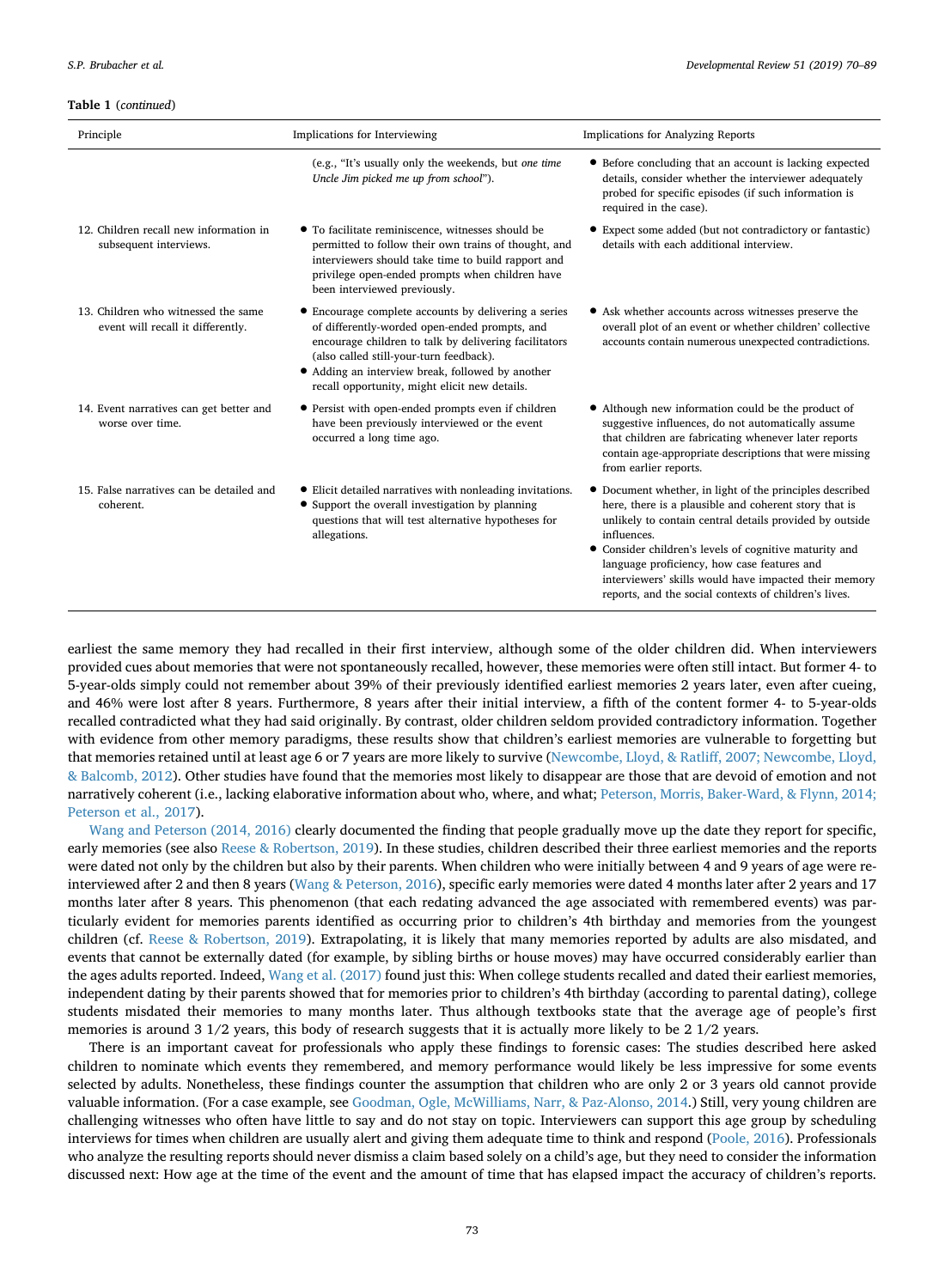#### **The delayed reports of children who were preverbal during the event are sparse and/or riddled with errors**

Children typically cannot linguistically access memories of experiences that occurred before their language skills were sufficiently developed to enable them to talk about events from the past (around their 2nd birthday; but see [Bauer, Kroupina, Schwade, Dropik, &](#page-16-1) [Wewerka, 1998](#page-16-1)). In fact, most children cannot verbally recall any events from infancy or toddlerhood. To study children's ability to describe highly salient events, one research team recruited children taken to a hospital emergency room due to trauma injuries, such as bone fractures, gashes requiring suturing, and burns, and then visited them in their homes within a few days of their treatment [\(Peterson & Bell, 1996](#page-18-6)). Assistants obtained a record of what had occurred by talking with parents and other adults who had witnessed each child's injury and hospital treatment, and they interviewed all children who possessed the language skills to respond. These interviews probed for a wide range of information about who, what, where, and when; sequences of actions; and so forth. The adult witnesses provided the "gold standard" for scoring children's accounts.

Children who were between 3 and 13 years of age at the time of injury provided information that was mostly accurate—not only during an interview within days of the injury but also in subsequent interviews that occurred for some children at delays of 2, 5, or 10 years ([Peterson & Whalen, 2001; Peterson, 1999, 2015\)](#page-19-7). However, a considerable transition occurred among children injured between 1 and 2 years of age [\(Peterson & Parsons, 2005; Peterson & Rideout, 1998](#page-19-8)). Those just over 2 years but less than 3 (26–34months old at the time of injury) were able to verbally describe their injuries in the initial interview and continued to recall a considerable amount of information over subsequent years. Moreover, about 75% of their recalled information was accurate in their initial interview and also 1, 2, and 5 years later. The situation was quite different for children who were just a few months younger, however. The youngest children, who were 13–18 months of age at the time of the injury, lacked the verbal skills to be interviewed initially, and most recalled nothing in subsequent interviews several months or years later. The majority of older toddlers (those 20–25 months at the time of the injury who could not participate verbally in an initial interview) recalled nothing as well. However, some did provide information in later extensive interviews, although this information was problematic in two ways. A year or 18 months later, among children who could recall anything at all, only about 63% of the information they provided was accurate [\(Peterson & Rideout, 1998](#page-19-9)). Five years later, in a study that combined older and younger toddlers, those former 13–23 month olds who could recall anything about their injury had an accuracy rate of only 41% [\(Peterson & Parsons, 2005](#page-19-8)). Thus the accuracy of information provided during extensive interviews was not very high and deteriorated over time. Furthermore, of those former toddlers who recalled anything at all, 5 years after injury 70% provided a report that amalgamated pieces of the target event with pieces of other events. These children knit disparate parts of different events together to create a coherent report, although they did not recognize that they had created such a mixture.

In sum, having the linguistic ability to talk about the past, at the time of an event, predicts whether the event is later recalled at all as well as the accuracy of account details: Delayed reports from children who were preverbal at the time of the event are typically minimal and riddled with errors. These findings explain why interviewers compromise eyewitness accuracy when they probe for specific information about events that occurred when children were preverbal. When such probing has occurred, or when children's reports are more elaborate than would be expected from the circumstances, professionals who analyze reports should consider the roles that significant adults and prior interviews might have played in developing children's event narratives.

#### **Children report in piecemeal fashion across open-ended prompts**

Forensic interviewers are trained to elicit event narratives by delivering a series of open-ended prompts, such as "What happened?" and "Then what happened?" There is no clear definition of what qualifies as an open-ended prompt, but a guiding rule is that these are prompts designed to elicit responses longer than just a word or two ([La Rooy et al., 2015](#page-18-0)).

Although privileging open-ended prompts is the guiding maxim of investigative interviewing, interviewers typically fall short of this recommendation [\(Benson & Powell, 2015; Cederborg & Lamb, 2008](#page-16-2)). In a set of transcripts from New Zealand, for example, interview specialists delivered far more direct (wh-) and option-posing questions during substantive (case issues) interview phases (57% and 20% of all prompts, respectively), and the percentage of open-ended prompts was no higher in the first than the second half of the conversations [\(Wolfman, Brown, & Jose, 2016\)](#page-20-0). On average, these social workers and police officers delivered about four openended prompts before resorting to a direct question, indicating that many interviewers narrowed the focus of questioning even sooner. As the study authors explained, "Interviewers were not working to elicit children's narratives with minimal input by relying on very open-ended prompts" (p. 591).

It is possible that interviewers shift prematurely to focused questions when they believe that children have exhausted the ability to retrieve information via free recall. An interesting characteristic of event reports would encourage this behavior: Children typically report in piecemeal fashion, mentioning one or two themes in response to a prompt and then gradually adding information, in small packages, as conversation continues. Because children tend to describe only a little about something and then stop, adults might assume they have finished talking when, in fact, the children have much more to say. The following responses to open-ended prompts, from a 7-year-old, illustrate this pattern of repeatedly saying a little and then waiting for another prompt (transcript for [Poole & Dickinson, 2011](#page-19-10)):

(Prompt to tell about a science event.)

(Prompt to tell more.)

Child: Well, we have these little pulleys and a weight, and we lifted that up and see what was heavier.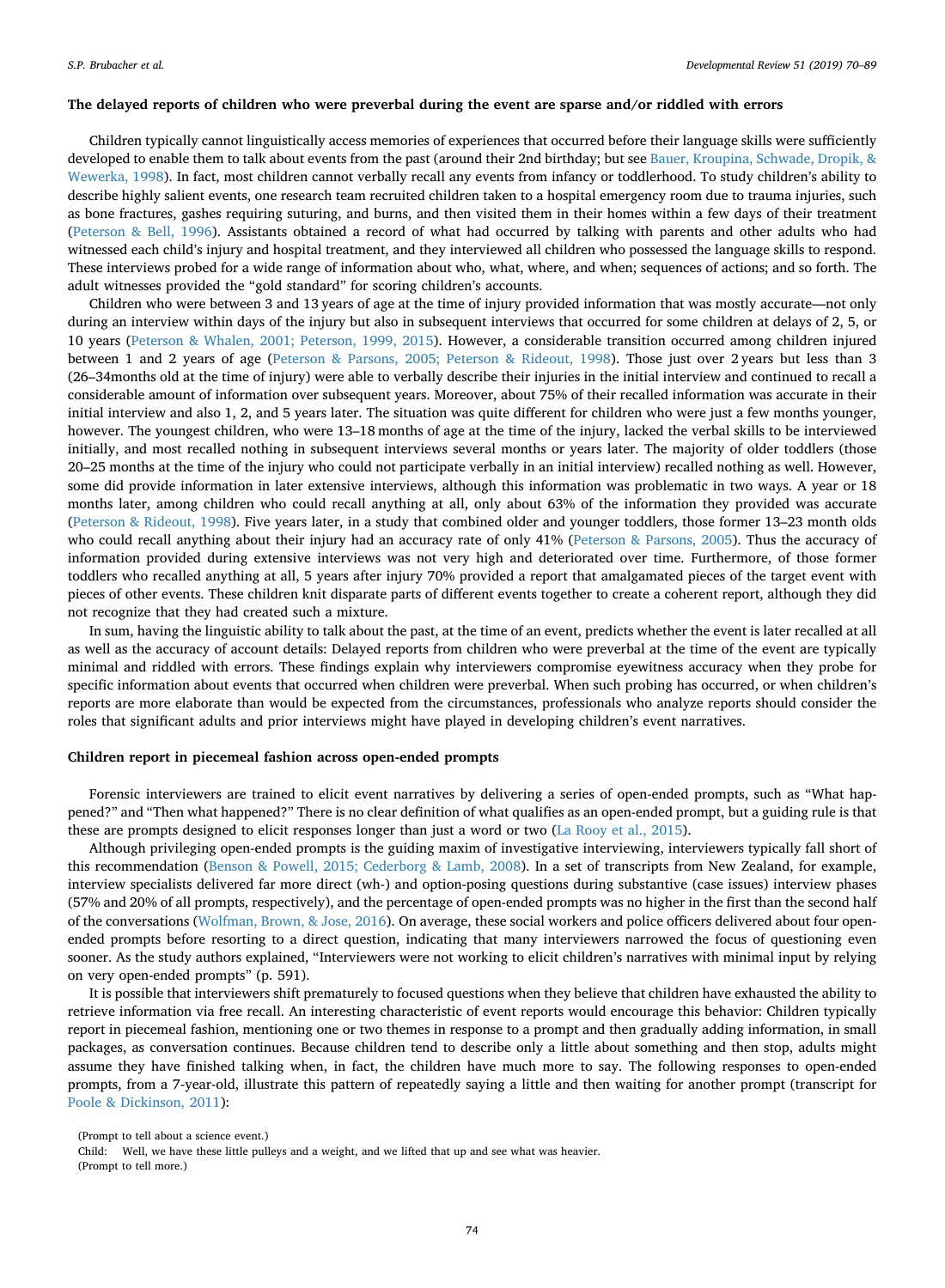<span id="page-6-0"></span>

**Fig. 1.** Children recall events in piecemeal fashion: They distribute information about major event components (mini-events) across answers to multiple open-ended prompts (panel a) and sometimes report a new mini-event after failing to retrieve one earlier in the interview (panel b).

Child: Well, next I think we got, like, a little container. The lid was on the bottom. There was little paperclips with string attached. And then, and there was a little magnet, and we turned the magnet and see which one went farther. And I think the black string went farther. (Prompt to tell something else.)

Child: Well, then we made paper airplanes and saw which one went farther. And mine went the farthest. Mine would have, like, flewn [sic] right out the door! As [Fig. 1](#page-6-0) (panel a) reports, many children in the study that generated this example reported additional mini-events as interviewers continued to deliver open-ended prompts, and this was true even among the youngest witnesses (4 and 5 years). Other analyses have also found that although young children report less information than older children, their pattern of reporting is similar. For example, Lamb and colleagues found that almost half the information children provided during NICHD interviews appeared in responses to open-ended prompts regardless of age ([Lamb et al., 2003](#page-18-7)). As they summarized, even 4-year-olds can "provide substantial amounts of forensically important information" in response to open-ended prompts [\(Lamb, Orbach, Hershkowitz, Esplin, & Horowitz, 2007,](#page-18-8) p. 1208).

It is challenging to know when children have exhausted their ability to freely recall new information because they periodically fail to retrieve new details even though they are capable of doing so. To illustrate this stop and go process, [Fig. 1](#page-6-0) (panel b) shows the percentage of children in [Poole and Dickinson \(2011\)](#page-19-10) study who reported an additional mini-event after a previous prompt failed to elicit one. It is interesting that even the youngest children sometimes recalled event components interviewers would have missed had they abandoned open-ended exploration whenever a prompt failed to produce a new event component. Consider this example from a 6-year-old:

Interviewer: I want to know what happened that day in the science room. Start with the first thing that happened and tell me everything you can, even things you don't think are very important.

Child: Mmm, *I don't really…know. Cause it's been a while since*.

Interviewer: Tell me more about what happened in the science room.

Child: Um, we made paper airplanes.

Also confusing is the fact that children, including the following 10-year-old, sometimes use "I can't remember" and related phrases to end a talking term (rather than to accurately convey the state of their knowledge):

Interviewer: I want to know what happened that day in the science room. Start with the first thing that happened and tell me everything you can, even things you don't think are very important. Child: Umm. Well. We did science experiments like having a hose and putting two different kinds of, um, attachments on the end and seeing how different they sound. We also, um, filled balloons with something … and Mr. Science tried to put a sticker on my shoulder, and it wouldn't stay on. *That's pretty much it*. Oh. Then I got money. *That was pretty much it*. Interviewer: Tell me more about what happened in the science room.<br>
Child: I can't remember any more.

I can't remember any more.

Interviewer: Sometimes we remember a lot about how things looked. Tell me how everything looked in the science room.<br>Child: It was a really bright room. It was ... well the walls were really bright. Um. There was either an

It was a really bright room. It was ... well the walls were really bright. Um. There was either an apple or a tomato timer. It was really funny lookin'. And I think that I was sitting um by either a table or a desk that was really, really white. And there was a big filing cabinet. And there was stickers in it. *That's all I can remember*.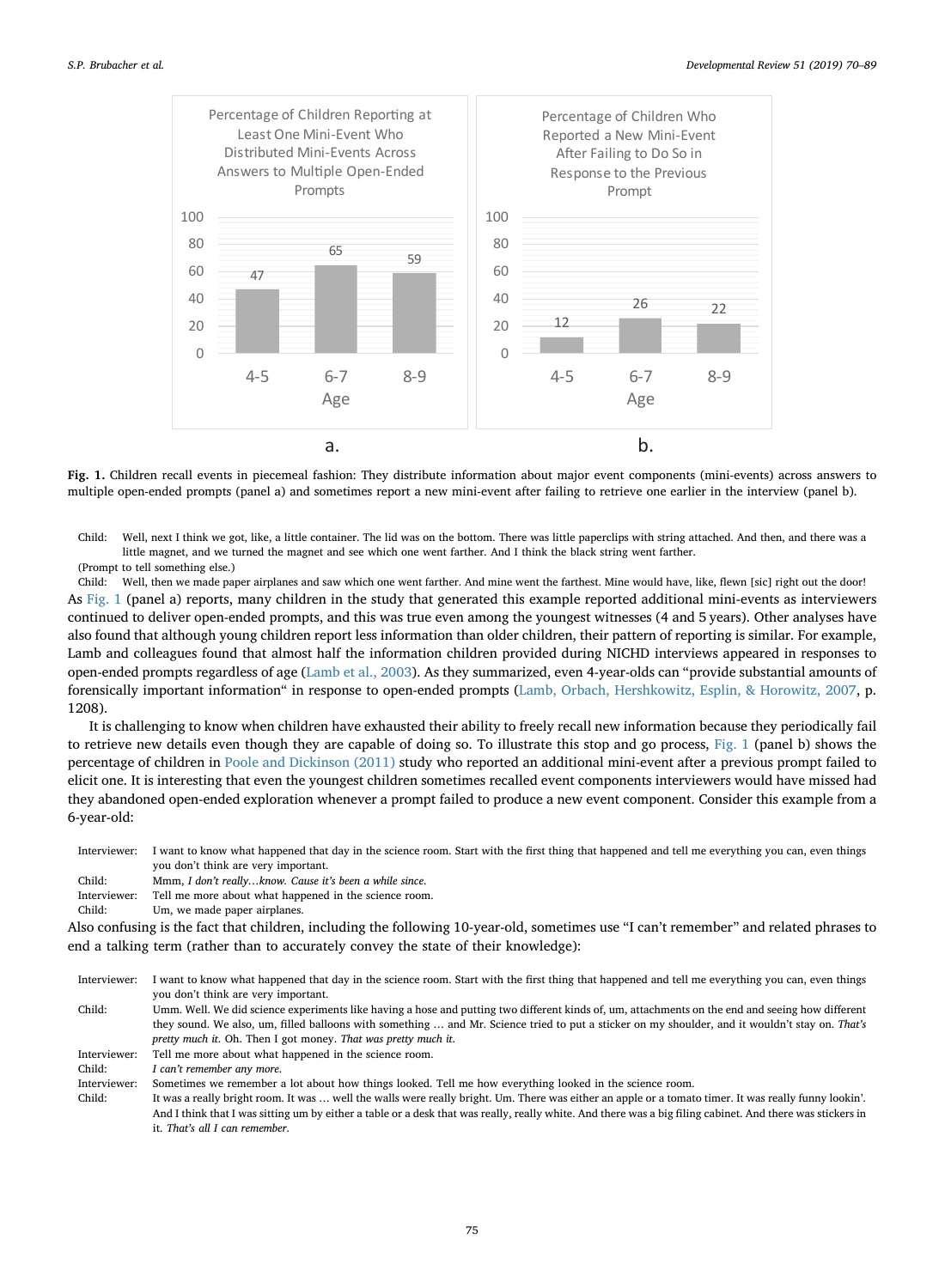Because children report in piecemeal fashion across open-ended prompts, often report novel information after failing to provide anything substantially new in response to an earlier prompt, and frequently say they have no more to say, experts advise interviewers to (a) prolong open-ended prompting by delivering a series of differently-worded prompts, (b) use facilitators (also called minimal encouragers or still-your-turn feedback; e.g., "Uh huh") to turn conversation back to the child, and (c) combine invitations ("Tell me what happened") with cued-invitations that ask children to expand on something they already mentioned ("Tell me about *the time he took pictures*") [\(Lyon, 2017](#page-18-9)). Professionals who analyze interviews should realize that children may not be knowledgeable about the type and depth of information required in an investigation. After a child has said, "That's all," interviewers may consider moving to a different portion of the narrative or using a different open-ended prompt to elicit further recall. Interviewers who need to defend why they continued to deliver open-ended prompts to a reticent child can cite the principle we describe next.

#### **Children maintain accuracy across a series of differently-worded open-ended prompts**

In many eyewitness studies, interviewers delivered a fixed set of open-ended prompts regardless of whether children responded to individual prompts or not, which makes it possible to determine whether the accuracy of responses maintained or declined as questioning continued. One study [\(Poole & Lindsay, 2001](#page-19-11), supplementary report) generated fine-grain data about the accuracy of responses to five open-ended prompts among children who were interviewed three times: immediately after the target event and then about three and four months later, with the delayed interviews occurring after exposure to false information about the event.

Two findings stood out. First, the information children reported in response to open-ended prompts was not always accurate; instead, they sometimes inserted detail errors (e.g., reversing the order of events), suggested information, and intrusions (e.g., events encountered in school) into narratives. Collapsing over these types of errors, about 16% of the information that 3- and 4-year-olds reported in response to the first open-ended prompt was inaccurate in the second interview, compared to a 10% inaccuracy rate from the 7- and 8-year-olds. These are average values, however: Some children reported no or little inaccurate information, whereas others reported more. Inaccuracy rates vary across studies with different events and interview delays, but eyewitness studies typically find some errors even during the free-recall phase of interviews (e.g., 11% of meaningful information units from 5- and 6-year-olds olds who experienced a medical procedure one time; [Goodman, Quas, Batterman-Faunce, Riddlesberger, & Kuhn, 1994](#page-17-2)).

The surprising finding from [Poole and Lindsay \(2001\)](#page-19-11) was that error rates were similar across the five prompts—even though interviewers continued prompting children who said they had nothing more to say. For example, the 3- and 4-year-olds had nearly the same inaccuracy rate for newly added information in response to the first and last open-ended prompt, and so did the 7- to 8-yearolds. This pattern of similar error rates for information added early and late in a short series of differently-worded open-ended prompts was also true for an interview conducted about a month later. For example, at that time 2% of the information that 7- and 8 year-olds reported in response to the first open-ended prompt reflected false suggestions, but this age group added no new suggested information in response to a fifth open-ended prompt.

These findings should reassure interviewers that children do not necessarily interpret continued open-ended prompting as an invitation to speculate. The consistent accuracy rate across a short series of open-ended prompts also tells professionals who analyze testimonies not to place more weight on early interview responses. There is a caveat we mention next, however: Children who become bored with conversation sometimes lose track of the topic.

#### **All age groups sometimes drift off topic during conversation**

As adults, we trust that our conversational partners will keep the topic of conversation in mind, and we are annoyed when other people steer discussions in new but unwanted directions. Young children, however, do not feel similarly constrained by an overarching topic. In daily conversation, a typical 3 1/2-year-old can stay on topic for more than two conversational turns, but as many as 25% of their remarks will be off topic, and even 5-year-olds tend to maintain topics for only five turns ([Gotzke & Gosse, 2009](#page-17-3)).

During interviews, children's narratives sometimes drift off topic due to mere lapses of attention, but other times they start talking about something new because they interpret a question differently than an adult would. Because researchers who analyze children's descriptions of staged events know what the target events were, they also know that sudden mention of a father taking pictures of a child, or the death of a treasured pet, was nothing more than a wandering mind. In forensic cases, however, such meanderings are confusing. When this occurs, follow-up questions about happenings that were unrelated to the matters under investigation can trigger the development of fictitious, and sometimes bizarre, stories.

Interviewers have three antidotes for topic drift: topic shifters (short phrases that warn children when interviewers are changing the topic of questioning), topic markers (words in interview prompts that repeat names of the people and actions of interest), and topic drift checks (questions that clarify whether a child is still talking about the matter under investigation) ([Poole, 2016](#page-19-6)). Professionals who analyze children's testimony cannot control how interviews unfolded, but they can be skeptical of unexpected detours, and they can ask adults in a child's life whether an unexpected narrative matches other caregiving locations or innocuous events the child might have remembered. It is also important not to discredit a generally coherent account of an event simply because a fatigued child began answering questions by parroting pages from a beloved book or a favorite cartoon show.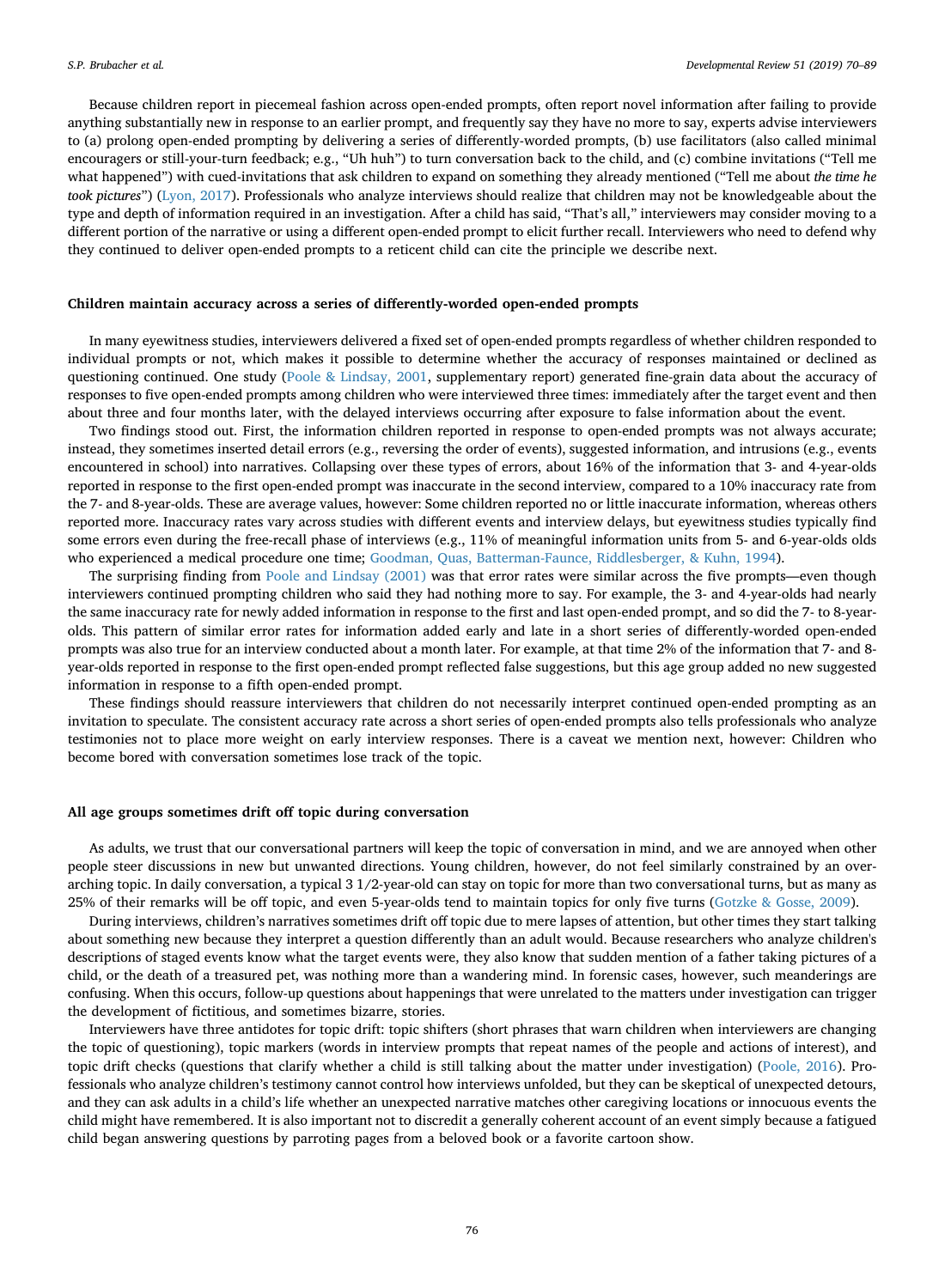#### **Young children use words that come to mind and ones they can easily pronounce**

Many language phenomena make it challenging to understand children's event reports. Consider the following comments from three children in one analog study (transcripts for [Poole & Lindsay, 2001](#page-19-11)):

| Child 1: | And there was a big potato, and I can play in 15 min.                              |
|----------|------------------------------------------------------------------------------------|
| Child 2: | There was a potato kind of clock, and Mr. Science put it for 6 min to be with him. |
| Child:   | First he got out this potato thing, and then he set it at five o'clock.            |

Potatoes populated the memory reports in this study, despite the fact that there had been no potatoes—or clocks—in sight. The following two children were a little more helpful:

| Child 4: | There were a timer, like, looked like a potato, potato.                                                                |
|----------|------------------------------------------------------------------------------------------------------------------------|
| Child 5: | I saw a table, and I saw this little red potato it was, it looked like a red potato but it wasn't, and it was a timer. |

The object that numerous children described as a potato was a red kitchen timer, shaped like a tomato, that research assistants set to 15 min at the start of each child's session. In addition to humorous substitutions like this one, some children make errors that would be more serious in an investigation, such as when one child repeatedly referred to hand sanitizer ("soap") as "dope" [\(Poole,](#page-19-12) [Dickinson, & Brubacher, 2014](#page-19-12)).

It is not uncommon for young children to reverse the order of consonants in a word, delete a consonant, or replace a sound with one that is easier to say. In addition to pronunciation errors, they sometimes use words they are familiar with as stand-ins for words they do not know, and their first understanding of a word may not map onto the adult meaning for that word. A ubiquitous example in case materials involves "yesterday," which young children first use to mean "sometime in the past" [\(Grant & Suddendorf, 2011](#page-17-4)).

Interviewers can avoid confusion by not guessing what children said and by delivering clarifying prompts for key event features (e.g., "You said he set something. What did that thing look like?"). Due to the technical nature of language issues, professionals who regularly evaluate children's testimonies should refer to a primer on the topic, such as [Walker's \(2013\)](#page-19-13) book, and consult with developmental psychologists or speech pathologists when they need help understanding the significance of a critical event detail. Sometimes, the best explanation for a child's comment will not become clear until the entire context of the case is considered along with patterns of answers throughout the interview.

#### **Event narratives often contain nonfluencies and expressions of uncertainty**

Children and adults alike produce a variety of nonfluencies when they describe events—including false starts (phrases that stop abruptly), repetitions, fillers ("Well"), and corrections—which linguists call *mazes*, as in this example (transcript for [Poole & Lindsay,](#page-19-11) [2001\)](#page-19-11):

First, I forgot what the first thing was. The first, we made a telephone and, and, and we made a, we did, we made something, you put baking soda and pop into a balloon and it blows up. And then we made, and we did, but I can't, I only can remember three things. And we, we, we had a red egg it looked like a egg and it had something in there, you could put, sit, you could put on the paper and words came on there that's what. That's all I can remember of Mr. Science now. Now what else do you want to talk about?

Mazes appear in narratives throughout development, with some types occurring more often as children mature and more frequently monitor what they are saying. The density and type of nonfluencies depends on many factors, however. As a general rule, children show more nonfluencies when they are constructing narratives (rather than participating in casual chit-chat), communicating about abstract concepts, and formulating stories for the first time, and children with language or learning difficulties produce more nonfluencies than their typically developing peers [\(Fiestas, Bedore, Peña, & Nagy, 2005](#page-17-5)). It is also common for children to indicate uncertainty by inserting phrases like "I think" into narratives. These qualifiers tend to drop out of responses when interviewers repeat questions within a single interview, but frequency increases in interviews conducted a long time after events, when memories have faded ([Poole & White, 1993\)](#page-19-14).

Because nonfluencies and expressions of uncertainty are normal characteristics of event narratives, interviewers should not assume that these features imply weak memories (which could lead them to terminate conversations prematurely). Similarly, professionals who analyze transcripts should not claim that a normal density of these features is evidence of impoverished memory, nor should they assume that the lack of these features, especially among children who have told their stories several times, is evidence of a fabricated or coached story.

#### **Children's narratives contain detail errors, and young children have weaker filters for some types of errors**

A number of mechanisms insert description errors into largely accurate reports. Some errors are pure fabrications that appear when children try to flesh out sketchy memories. Other times, these errors reflect general representations children have about how things usually look or happen. For example, one research participant described a drop ceiling that did not exist in the laboratory room, perhaps because he retrieved a general representation of ceilings he had seen in other nonresidential buildings (transcript for [Poole & Lindsay, 2001](#page-19-11)).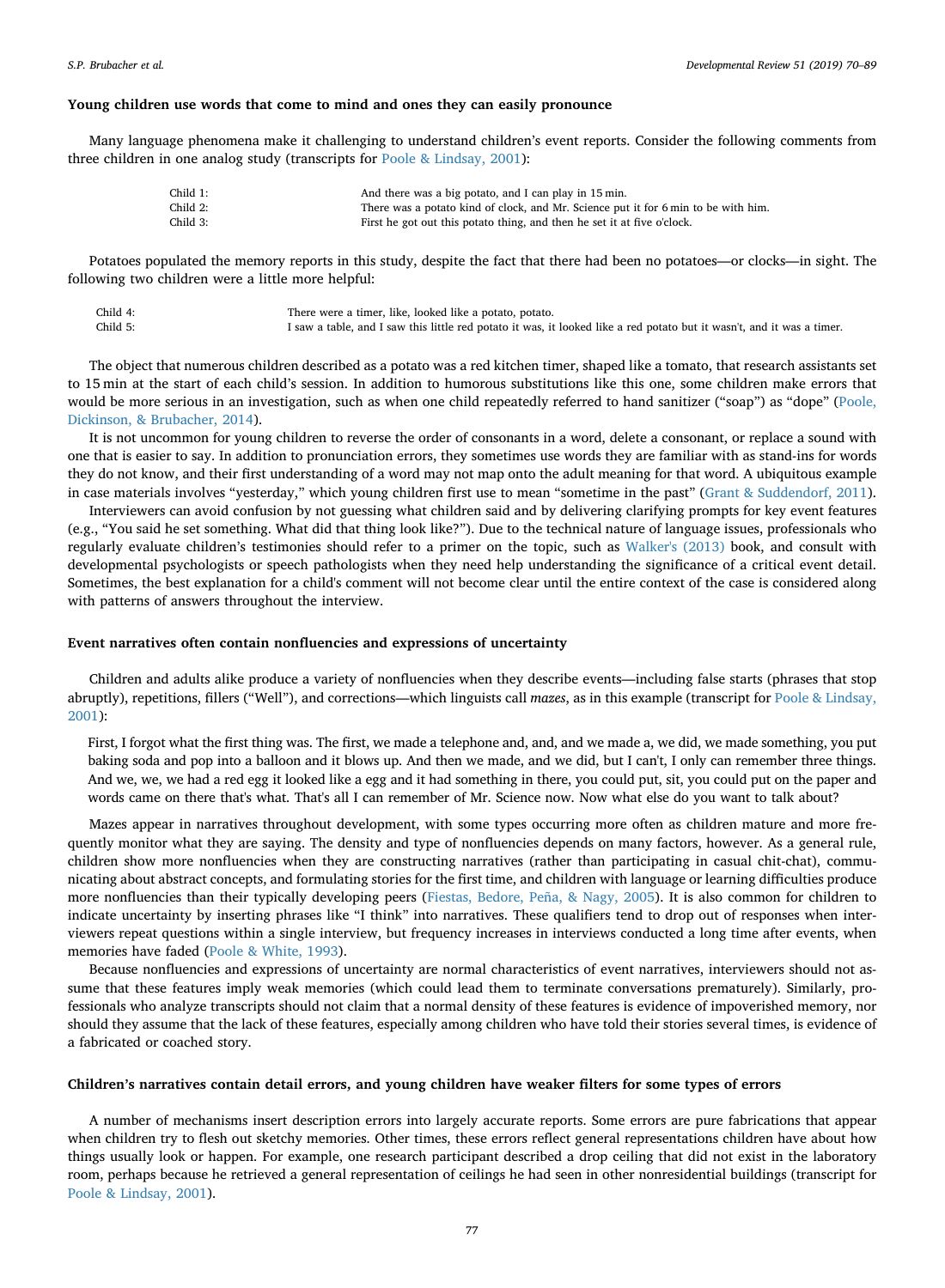One explanation for erroneous but event-consistent intrusions is provided by Fuzzy-trace theory [\(Reyna & Brainerd, 2011](#page-19-15)). Fuzzytrace is a dual process theory wherein two separate types of memory traces are encoded and stored following an experience: verbatim traces representing surface features of events and their contexts, and gist traces representing patterns, themes, and meanings. When people flesh out reports with information that is false but consistent with the meaning of an event, they are relying on gist rather than verbatim traces. Earlier we mentioned how children who were very young at the time of an event often amalgamate multiple authentic memories, but even older children and adults produce these memory conjunction errors when deficient inhibitory mechanisms fail to filter event-irrelevant thoughts that are activated during memory retrieval [\(Devitt, Monk-Fromont, Schacter, & Addis,](#page-17-6) [2016; Nahum, Bouzerda-Wahlen, Guggisberg, Ptak, & Schnider, 2012\)](#page-17-6).

Memory conjunction errors are a type of source confusion in which people report information from an event other than the one being discussed. When describing a trip to the zoo, for example, one 4-year-old research participant mentioned patting the bunnies. His mother later explained that the only animals they saw at the zoo were wild, but he had touched rabbits at the pet store the week before. Such errors occur when children fail to monitor the contextual (verbatim) details that specify the origin (source) of specific memories.

According to the source-monitoring framework [\(Johnson, Hashtroudi, & Lindsay, 1993\)](#page-18-10), people identify the source of information retrieved from memory through heuristic or systematic judgment processes. Heuristic judgments rely on quick rules-of-thumb and may occur without conscious awareness. For example, you might swiftly identify the source of sad news when you mentally replay the voice that delivered it. Systematic judgments involve decision-making. For example, you might decide that you last ate rhubarb pie at a neighbor's pool party, rather than a different social event, because you recall the muggy day and the pie's soggy crust. The ability to make source decisions develops with age (see [Foley, 2014,](#page-17-7) for a review). Compared to older children, young children are less likely to bind related details together in memory ([Lee, Wendelken, Bunge, & Ghetti, 2016; Lloyd, Doydum, & Newcombe, 2009](#page-18-11)), tend to forget more contextual information ([Scarf, Gross, Colombo, & Hayne, 2013\)](#page-19-16), are poorer at reasoning about the sources of their memories, and have weaker filters for gating out source-irrelevant details [\(Foley, 2014\)](#page-17-7). Source errors are especially prevalent while children are rapidly acquiring general information about the world, possibly because memory for content, rather than the myriad details that specify source, is most important for building concepts ([Foley, 2014; Sommerville & Hammond, 2007\)](#page-17-7).

Children frequently make source errors when they recall specific episodes of multiple similar events ([Brubacher, Powell, &](#page-17-8) [Roberts, 2014\)](#page-17-8). Indeed, in analog studies nearly all errors about repeated events are "internal" intrusions in which children report experienced details but confuse the occurrence (source). A sample of 455 children collapsed across several studies illustrates this principle [\(Brubacher, Earhart, Roberts, & Powell, 2018; Brubacher, Glisic, Roberts, & Powell, 2011; Brubacher, Roberts, & Powell,](#page-17-9) [2011; Brubacher, Roberts, & Powell, 2012;](#page-17-9) with 51 children from unpublished data). Among a group of 4- to 8-year-olds who participated in four events that included some varying details from one occurrence to the next, the mean number of fabricated details (not from the event set) during free recall was just 0.55 (range = 0.00–8.00). As in a single-event study that counted spontaneous detail errors in free recall ([Poole & Lindsay, 2001](#page-19-11)), there was no relationship between age in months and the number of these errors. But unlike the low rate of fabrications, these children often confused details from different occurrences of the repeated event (saying, for example, that the dog story read on the second day was heard on the first). With increasing age, children were less likely to attribute variable details to the wrong event occurrence, which is expected given the typical developmental improvements on sourcemonitoring tasks. (See [Fig. 2](#page-9-0) for error rates as a function of age.) Internal intrusions also dominated among children who answered

<span id="page-9-0"></span>

**Fig. 2.** Proportion of variable details reported in free recall that children attributed to the wrong event occurrence (panel a, *r*age, proportion internal  $_{\text{errors}}$  = 0.16,  $p$  = .001), and the proportion of meaningful responses to cued-recall questions about variable details that were internal and external intrusion errors (panel b;  $r_{\text{age, cued recall internal error}} = -0.18$ ,  $r_{\text{age, cued recall external error}} = -0.21$ ,  $ps \le 0.001$ ).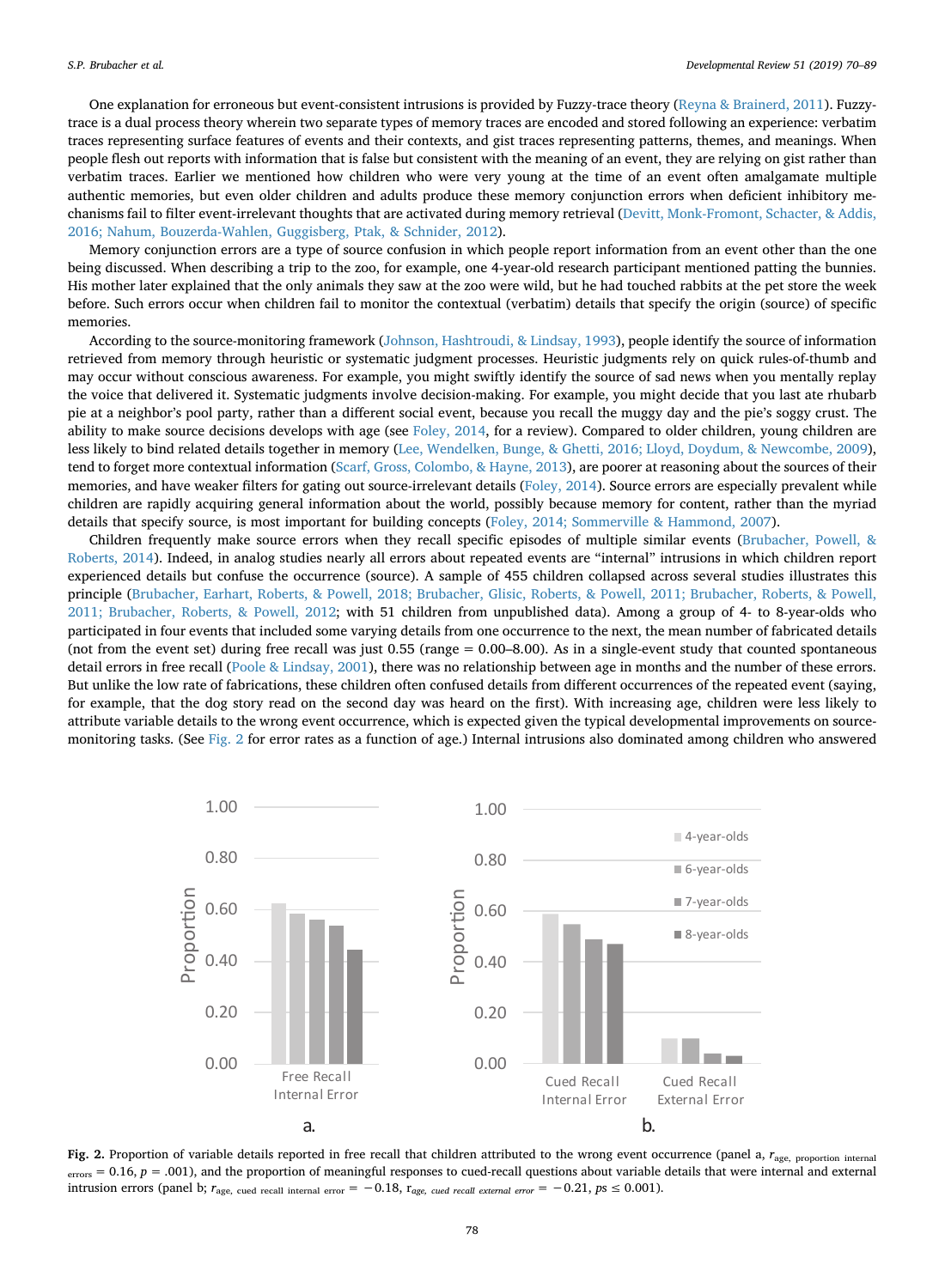wh- questions about a particular event occurrence (e.g., "What toys did you count, the first day?"), and the frequency of both internal and external intrusions in responses to wh-questions declined with age (see [Fig. 2](#page-9-0)).

What do these data tell us about how children report events? Although responses to open-ended and directive questions included intrusions, the majority were source errors rather than fabrications. In other words, children with repeated experiences are more likely to confuse details across occurrences than to report things that never happened. Studies involving multiple interviews add a related finding: Children who experienced multiple events are less consistent across interviews than those who experienced a single event, but only when internal intrusions are coded as inconsistencies ([Price, Connolly, & Gordon, 2016](#page-19-17)).

In sum, studies that coded detail errors support the recommendation to rely heavily on open-ended prompts because these prompts often elicit low rates of fabrication errors. Findings from these studies also warn us not to discredit the gist of a narrative simply because minor details are inconsistent with physical evidence or a child's past testimony—and this is especially important when the child is young or has experienced multiple similar events. However, the fact that children sometimes confuse details from related events should not provide fodder for decision-makers to say that anything a child reports must have happened at some time or place. This is because failures to inhibit irrelevant information and to monitor the source of information can lead to the more substantial errors we describe next.

#### **Focused questions often yield less accurate responses than open-ended prompts**

Best-practice guidelines advise interviewers to rely heavily on prompts that encourage witnesses to provide elaborative responses without constraining the content of their answers [\(Lyon, 2017\)](#page-18-9). Open-ended prompts, which allow children to follow their own trains of thought, typically elicit longer narratives that contain more accurate information than the information returned by more focused questions, such as wh- ("When did she hit you?"), multiple-choice ("Did mommy or daddy give you that bruise?"), and yes-no questions ("Did mommy hit you with a belt?") ([Hutcheson, Baxter, Telfer, & Warden, 1995; Peterson & Biggs, 1997; Peterson,](#page-18-12) [Dowden, & Tobin, 1999\)](#page-18-12). Accuracy differences are not always large, though, and in many studies the majority of the information elicited by both types of prompts is accurate (e.g., [Alexander et al., 2002; Goodman & Reed, 1986](#page-16-3)). Nevertheless, there is good reason to be more confident in the information children report when there is no reason to suspect exposure to misleading information and reports were spontaneous (rather than elicited with questions that asked about specific details; [Poole, Brubacher, & Dickinson, 2015](#page-19-18)).

Many interviewing guidelines were designed either to minimize the need for focused questions (by preparing children for open questions via a practice narrative phase) or to increase children's accuracy in the face of such questions (by delivering conversational expectations during a ground rules phase). But these methods do not eliminate the fact that children sometimes answer focused questions by guessing or retrieving general knowledge that did not originate from the event under discussion. The result of these problems can be answers that contradict previous testimony from the same child, other witnesses' testimony, or physical evidence.

Interviewers can minimize issues stemming from unexpected answers to focused questions by not asking for unnecessary details and by following focused questions with more open-ended prompts (when possible). Professionals who evaluate children's testimonies should take several factors into account before deciding that a poor answer reflects lack of memory, including the child's age, how the question was worded, the length of time since the event, and the level of detail required by the question. These factors can help them decide whether the overall gist of the report is still intact or whether answers to focused questions seriously compromise the coherence of an allegation. This determination should take into account the entire case context, other available evidence, and the issue we discuss next: That focused questions do not always effectively cue memories.

#### **Focused prompts do not always effectively cue memories**

In forensic transcripts, children sometimes describe a case detail but then deny that information when interviewers raise the issue again by delivering a focused question. These apparent contradictions are also common in laboratory transcripts, even for event components that children remember well. Here a 10-year-old, discussing an event that occurred less than half an hour earlier, spontaneously described how Bonnie showed her an apron but then answered "no" when the interviewer asked, "Did Bonnie show you anything in the room?" (transcript for [Poole & Dickinson, 2014](#page-19-19)).

| Interviewer: | We're going to talk about one more thing. Did you see Bonnie in the other room today?                                                                                                                                 |
|--------------|-----------------------------------------------------------------------------------------------------------------------------------------------------------------------------------------------------------------------|
| Child:       | Yes.                                                                                                                                                                                                                  |
| Interviewer: | Tell me everything that happened while you were with Bonnie, from the time you walked into the room until<br>you came here. Tell me what happened with Bonnie.                                                        |
| Child:       | She told me her name and what most people call her: the dog lady. And she showed me how she sewed<br>little yarn tails on her do, on her dog apron. (Next the child provided a detailed description of the<br>event.) |
|              | (Four question-answer interchanges)                                                                                                                                                                                   |
| Interviewer: | Did Bonnie show you anything in the room?                                                                                                                                                                             |
| Child:       | Hmm. No. Except the chair. Which really doesn't count.                                                                                                                                                                |

Despite the fact that the dog apron was highly salient (82% of the children described it in response to open-ended prompts), only 34% of the children in our sample acknowledged the apron event in response to a focused question about showing. This high rate of denials was not due to children thinking they should mention only new information, because only 11% of the children who had *not* mentioned the apron earlier did so in response to the question about showing.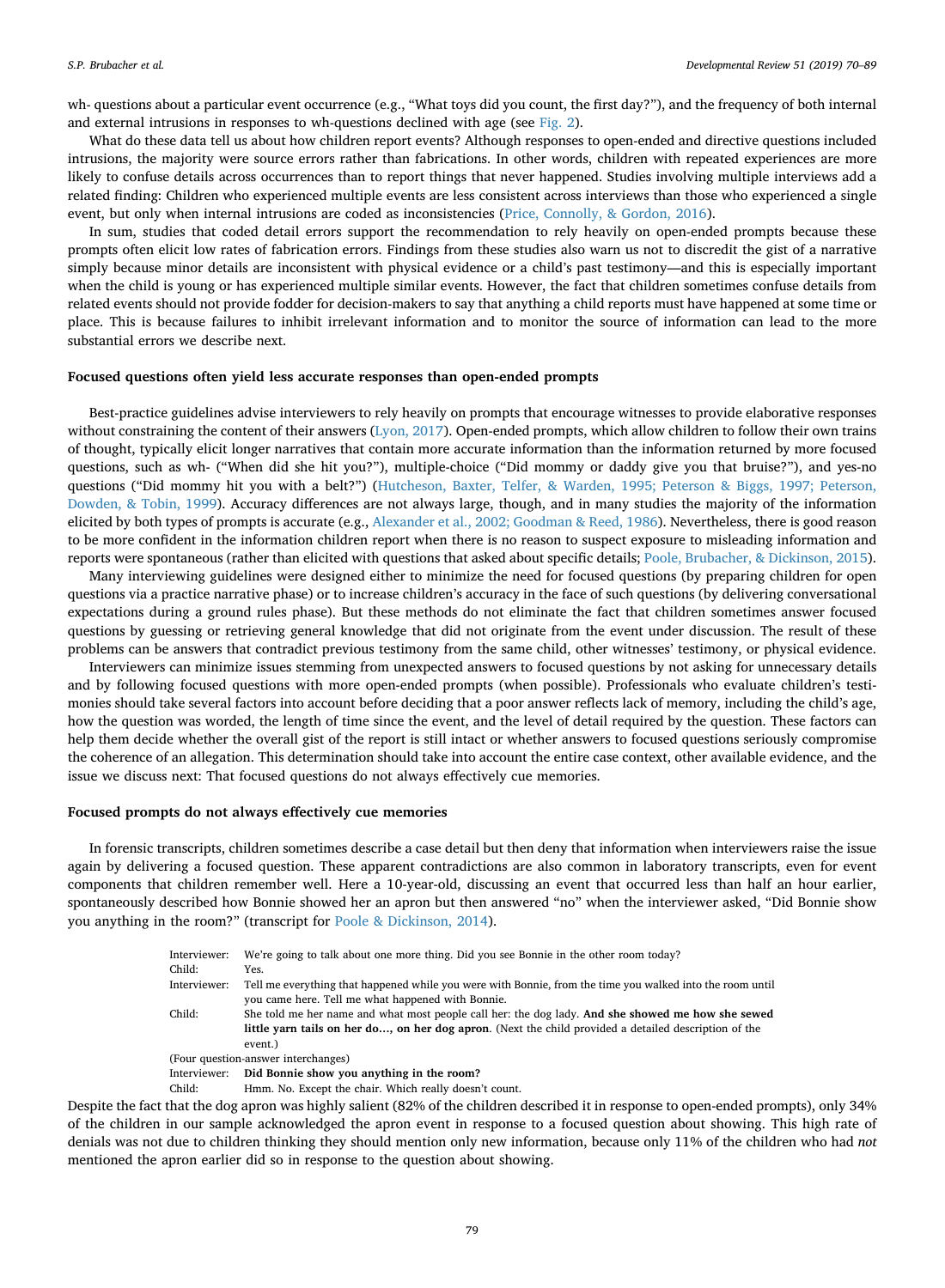What explains these seemingly inconsistent answers? One problem is that some question wordings suggest restricted meanings that promote "no" responses. For instance, our focused question about "showing" was a poor one because (a) "in the room" implied that the interviewer was interested in objects like tables and chairs, and (b) questions with the word "any" in them ("… do anything else?", "…say anything?") often elicit responses of "no" (even from adults; e.g., "Did you have anything for breakfast?" "No…just a bagel.") [\(Heritage, Robinson, Elliott, Beckett, & Wilkes, 2007\)](#page-17-10). It is also the case that some words are vague and, therefore, are less effective memory cues than alternative ways of asking. For example, even adults might disagree about what constitutes "showing" an object to someone, whereas everyone understands what they saw. Therefore, "Tell me what you saw that time with Bonnie" might elicit more information than "What did Bonnie show you?"

Interviewers prevent contradictions when they use broad but concrete questions that ask children to describe what they saw and heard [\(Poole & Lindsay, 2001](#page-19-11)), what people the children already mentioned did, and how they felt about those events [\(Lyon, Scurich,](#page-18-13) [Choi, Handmaker, & Blank, 2012\)](#page-18-13). When interviewers need to ask about specific details, it is best to avoid (a) unnecessary words that might restrict children's interpretation of questions and (b) words that children add late to their lexicons. (For example, pajamas and bathing suits might not be "clothes" to a preschooler, so "Was he wearing clothes" could elicit erroneous "no" responses.) When children have contradicted themselves, it is important to ask follow-up questions that might clarify their intent. Finally, professionals who analyze transcripts can strike out contradictions that could have been caused by well-known language or memory phenomena before evaluating the content of the remaining information.

#### **Children's styles of reporting are influenced by interviewers' styles of asking**

As soon as children can share memories from the past, their conversational styles are molded by the conversational styles of their partners ([Langley, Coffman, & Ornstein, 2017\)](#page-18-14). At home, parents with an elaborative style encourage detailed discussions that include talk about the emotional layer of life. Their children, compared to the children of non-elaborative parents, learn to construct more elaborated narratives [\(Salmon & Reese, 2016\)](#page-19-20). Early work on ways to encourage detailed responses in interviews led to the inclusion of a practice narrative phase, when interviewers set expectations for the interview by asking open-ended prompts about a neutral event and encouraging children to continue talking ([Roberts, Brubacher, Powell, & Price, 2011; Sternberg et al., 1997](#page-19-21)).

A fascinating finding is that children tune the specificity of their language to the specificity of interviewers' prompts. When interviewers deliver generic prompts, which ask about what usually happens (e.g., "Tell me what happens when your sister is being mean"), children are more likely to provide generic information than when interviewers prompt episodically (e.g., "Tell me what happened when your sister was mean to you *last weekend*"; [Brubacher, Malloy, Lamb, & Roberts, 2013; Brubacher et al., 2012;](#page-17-11) [Schneider, Price, Roberts, & Hedrick, 2011\)](#page-17-11). Children also have a tendency to report generic information when they have strong scripts for the events under discussion ([Brubacher, Roberts, & Powell, 2011, 2012; Hudson, Fivush, & Kuebli, 1992](#page-17-12)). The linkage between interviewers' and children's styles is also weaker when interviewers refer to specific instances of abuse using labels that deviate from the way children referred to these instances. For example, [Brubacher et al. \(2013\)](#page-17-11) found that approximately one third of the time, interviewers used a different term to refer to an instance (e.g., "the first time") than the one initially provided by the child interviewee (e.g., "the tent"). This behavior was negatively correlated with children's responsiveness in the interview.

Recent research on children's use of event labels has explored how children pick up on interviewers' intentions. For example, one sample of children were asked to describe two out of four similar events: the time they remembered best and another time [\(Danby,](#page-17-13) [Brubacher, Sharman, Powell, & Roberts, 2017](#page-17-13)). The first time children described a specific episode, 60% required help from the interviewer to identify and label a specific time, but when asked to describe a subsequent episode, only 31% required additional support. Older children were more likely than younger children to report a specific episode in the first instance, but age differences disappeared for generation of the second label; in other words, amongst children who had learned to nominate a specific episode.

Research on open-ended prompts has revealed other ways in which children are responsive to interviewers' conversational style. [Danby, Sharman, Brubacher, Powell, and Roberts \(2017\)](#page-17-14) found that breadth prompts (e.g., "What else happened?", which are also called general invitations) encouraged children with repeated experiences of a pleasant, staged event to report more script information (details that were consistent across occurrences) compared to depth prompts (e.g., "Tell me about the part when [disclosed detail]", which are also called cued invitations). Conversely, children were more likely to provide episode-specific details in response to depth than breadth prompts. These effects occurred despite the fact that interviewers specifically queried children about a particular episode (e.g., "And then what happened, the day you read the police story?"). Although both breadth and depth prompts are needed in interviews, it is likely that narrower depth prompts help focus children's attention on specific occurrences. The findings of Danby and colleagues' experimental work reflect results of earlier studies conducted with transcripts of children's interviews about alleged abuse ([Feltis, Powell, Snow, & Hughes-Scholes, 2010; Lamb et al., 2003](#page-17-15)).

Anecdotally, we have also spotted examples of children learning interviewers' nonverbal behaviors. A particularly salient example involved a 5-year old girl who helped make an instructional film about how to deliver interview ground rules (see [Brubacher, Poole,](#page-17-16) [& Dickinson, 2015](#page-17-16), for a review of ground rules research). With an emphatic finger wagging to the tempo of her speech, the student interviewer said, "If I say something and you don't understand, I want you to say, '[interviewer name], I don't understand.'" After the child (eventually) demonstrated proficiency in using this instruction, the interviewer moved on to a rule about correcting the interviewer by saying, "So if I said you had ice cream for breakfast, what would you say?" The girl thought for several seconds, beamed widely, and looked straight into the student's face. To the tempo of her emphatic finger wagging, she replied, "[Interviewer], I don't understand." She was right: She indeed had not understood the goal of the task, but nevertheless had adopted the interviewer's nonverbal behavior.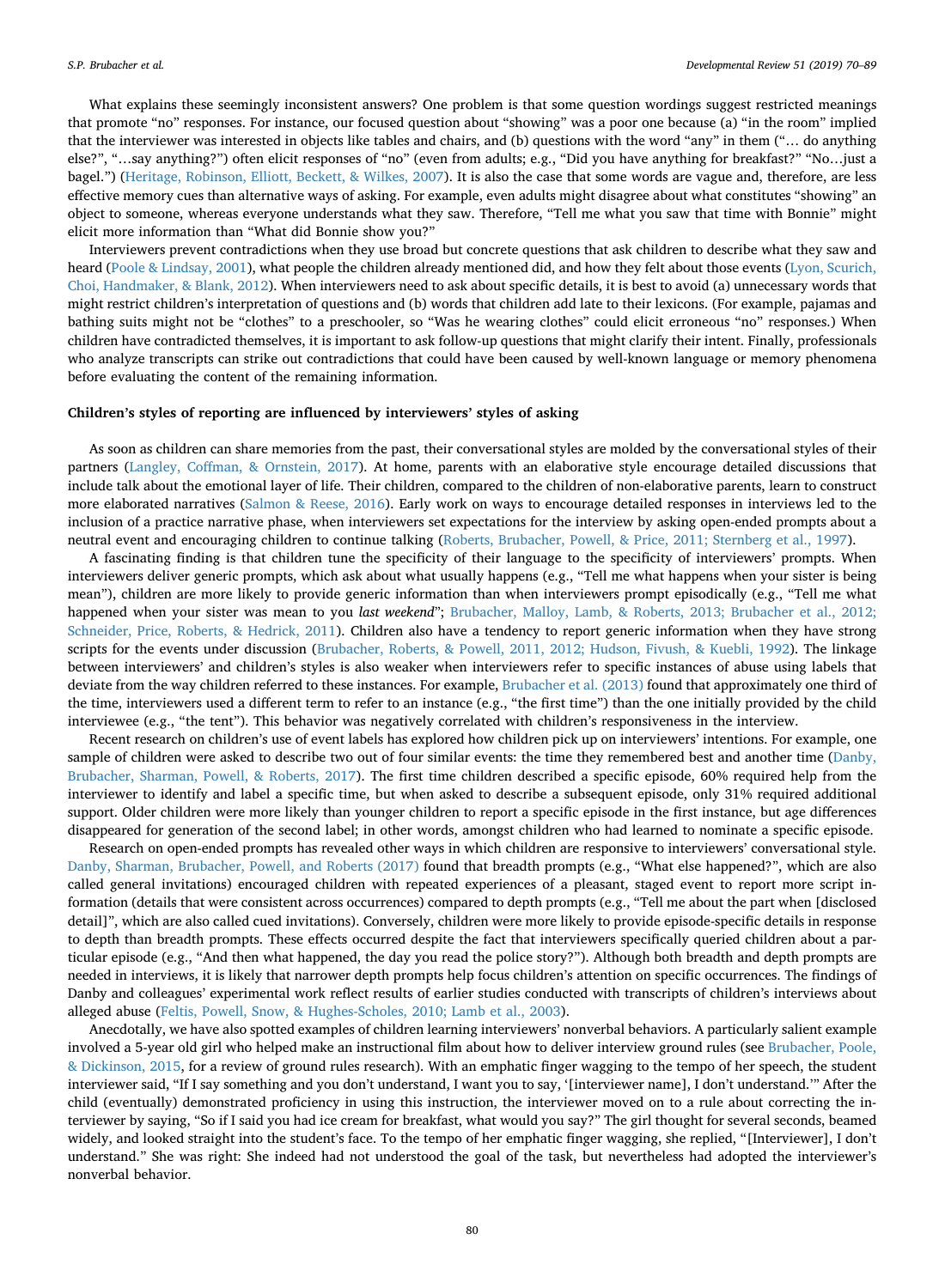Research on linkages between styles of asking and answering yield important take-home messages for interviewers and decisionmakers. While avoiding unnecessary gestures ([Broaders & Goldin-Meadow, 2010\)](#page-17-17), interviewers can begin by following children's lead, prompting generically when children disclose generically (e.g., Child: "Uncle Jim does mean things." Interviewer: "Tell me all about the mean things Uncle Jim does.") and episodically when children disclose episodically (e.g., Child: "Uncle Jim hit me." Interviewer: "Tell me everything that happened when Uncle Jim hit you."). A series of generic prompts can be followed with prompts about specific episodes ([Brubacher et al., 2012; Connolly & Gordon, 2014](#page-17-18)). Ideally, interviewers will direct children to episodes by listening for episodic details spontaneously dropped into accounts (e.g., "It's usually only the weekends, but one time Uncle Jim picked me up from school.") ([Brubacher et al., 2013\)](#page-17-11). Because transcripts containing little information about specific episodes may lower children's credibility [\(Weinsheimer, 2016\)](#page-20-1), professionals who analyze testimony should take into account how often and when the matters under investigation allegedly occurred (because specific details for frequent and long-ago events are not well retained—script memories are more likely to dominate), and they should consider whether interviewers adequately probed for specific episodes before concluding that specifics were unexpectedly sparse in a narrative.

#### **Children recall new information in subsequent interviews**

Due to a memory phenomenon called reminiscence, children and adults who describe an event on multiple occasions often include new information in each successive report [\(La Rooy, Lamb, & Pipe, 2009; Poole & White, 1995\)](#page-18-15). This illustrates one of the ways that memory is dynamic: Depending on the moment of recall, witnesses unpack their memories in different ways. Reminiscence occurs during a variety of memory tasks (including story and event recall) and is displayed by children with cognitive impairments in addition to typically-developing children [\(Howe, 1991; La Rooy, Pipe, & Murray, 2005; Winters & Semchuk, 1986](#page-17-19)).

Even when reminisced details do not explicitly contradict earlier testimony, legal professionals often use changes in testimonial content to challenge the reliability and credibility of witnesses' reports [\(Brewer, Potter, Fisher, Bond, & Luszcz, 1999\)](#page-16-4). Arguments such as "If the story has changed, how do we know which one to believe?", "If this later account is true, then why didn't the child say this in the first place?", and "The story keeps changing, so how do we know what to believe?" can cast doubt on a child's testimony. Sometimes, inconsistencies lead to calls for the entire content of testimonies to be questioned ([Fisher, Brewer, & Mitchell, 2009](#page-17-20)). Such arguments have some apparent surface logic and can be made without recourse to scientific theory about the workings of human memory: Triers of fact are simply urged to view new information with suspicion.

This legal tactic dovetails with concerns about the accuracy of later retellings that some psychologists have raised based on early research on false memories and suggestibility ([Brainerd & Poole, 1997](#page-16-5), and [La Rooy et al., 2009](#page-18-15)). To replicate practices from highprofile cases, in some studies children were repeatedly interviewed in a suggestive manner (for reviews, see [Ceci & Bruck, 1995; Ceci,](#page-17-21) [Kulkofsky, Klemfuss, Sweeney, & Bruck, 2007\)](#page-17-21). Because increasing numbers of children fell foul of suggestions as interviews mounted (e.g., [Ceci, Loftus, Leichtman, & Bruck, 1994; Powell, Jones, & Campbell, 2003\)](#page-17-22), a perception emerged that the practice of conducting multiple interviews was inherently suggestive and should be avoided (as reflected in professional guidelines; e.g., [Home Office, 2007;](#page-17-23) [Ministry of Justice, 2011; Scottish Executive, 2007, 2011\)](#page-17-23). This perception has persisted despite clear evidence that repeated *suggestive* interviews significantly degrade testimony—not repeated interviews per se [\(Goodman & Quas, 2008; La Rooy et al., 2009;](#page-17-24) [Poole & White, 1995](#page-17-24)).

But there are still reasons to worry about information added in later interviews, when the passage of time and other factors may have weakened memory for the event. As the delay between repeated interviews lengthened in laboratory studies, the amount of correct information recalled often decreased, errors increased ([Jones & Pipe, 2002; Pipe, Sutherland, Webster, Jones, & La Rooy,](#page-18-16) [2004\)](#page-18-16), and thus the accuracy of the new information gained by conducting another interview decreased [\(La Rooy, Pipe, & Murray,](#page-18-17) [2007; Peterson, Moores, & White, 2001; Pipe, Gee, Wilson, & Egerton, 1999; Salmon & Pipe, 1997, 2000; Steward et al., 1996\)](#page-18-17). For example, in a series of experiments examining children's memory for a pirate show [\(La Rooy et al., 2005](#page-18-18)), researchers manipulated the delay between repeated interviews and found that when repeated interviews were conducted within 24 h of the event, new information was 92% accurate (Experiment 1). When closely spaced repeated interviews were conducted after a 6-month delay, the accuracy of new information was 67% (Experiment 2) and 72% (Experiment 3). However, when repeated interviews were separated by a 6-month delay the accuracy was 56% (Experiment 3), which is consistent with other studies examining long delays between repeated interviews [\(Salmon & Pipe, 1997, 2000\)](#page-19-22).

This clear pattern regarding length of the delay between interviews does not, however, mean that children communicate thoughtlessly or perform at chance levels when there is a long delay between retellings. Investigators still need to pay close attention to the new information provided by children and determine its relevance. In a unique case study in which a young girl witnessed the night-time abduction of her older sister, critical new details only emerged after the 5th interview, which took place many months after the first [\(Orbach, Lamb, La Rooy, & Pipe, 2012](#page-18-19)). Despite some inconsistencies in the witness's account across the repeated interviews, she nonetheless "suddenly" remembered the identity of the suspect and was able to communicate this to investigators. Consistent with this case study and findings from experimental paradigms, several field studies have documented that children participating in real forensic interviews across a variety of different case contexts produced new information as a result of additional interviews [\(Cederborg, La Rooy, & Lamb, 2008; Hershkowitz & Terner, 2007; Waterhouse, Ridley, Bull, La Rooy, & Wilcock, 2016](#page-17-25)).

When researchers closely examined the details reported across repeated interviews, it became clear that a nuanced understanding is required to understand inconsistencies in children's reports [\(Gilbert & Fisher, 2006; La Rooy et al., 2009\)](#page-17-26). New information can take several forms: It may contain information that was not provided before in any form, an elaboration on previously recalled information, or a contradiction of previously recalled information. In field and case studies, elaborations of previously recalled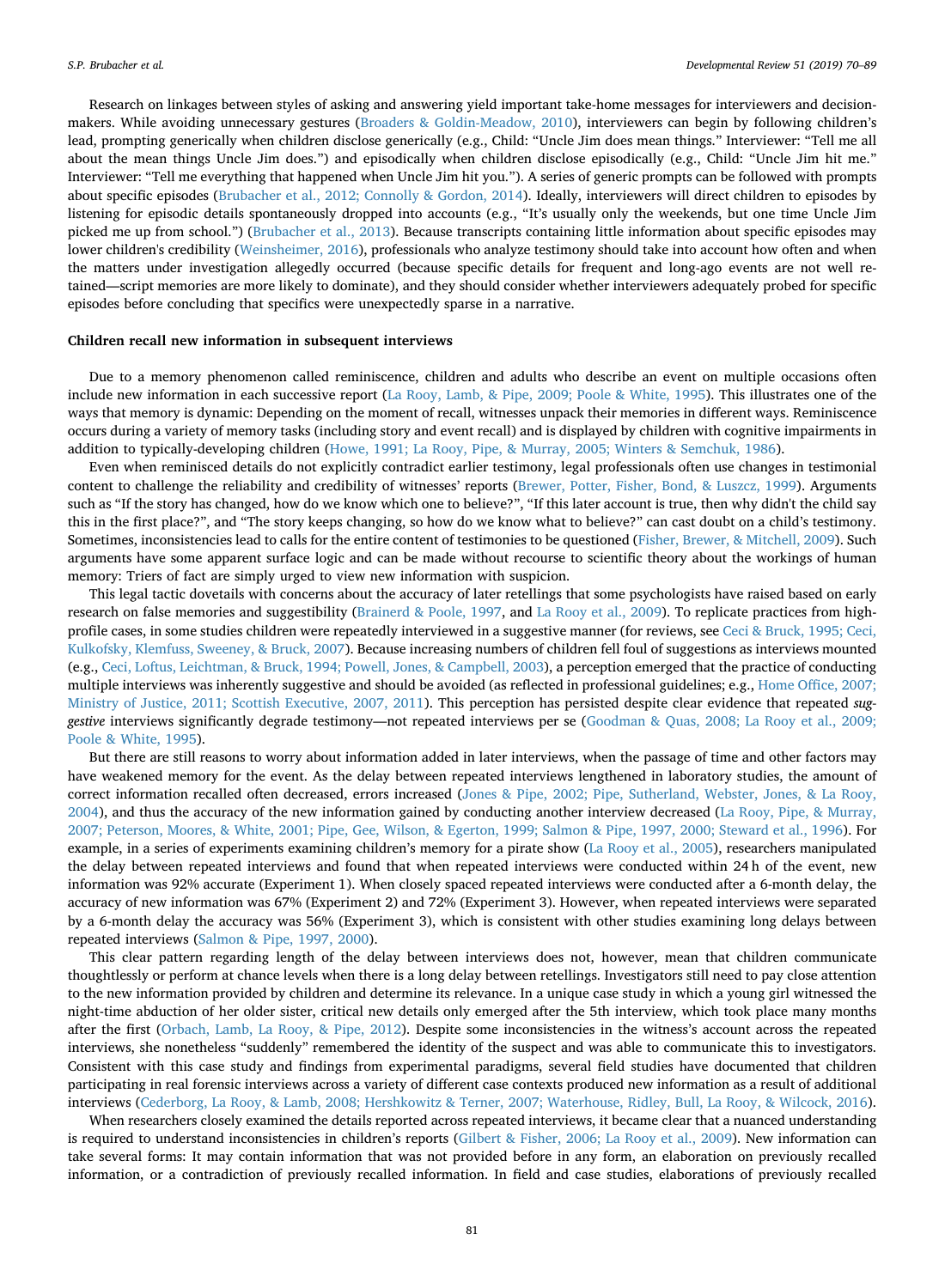<span id="page-13-0"></span>

| Table 2                                                                                       |
|-----------------------------------------------------------------------------------------------|
| Two children's accounts of visiting a friendly pirate in La Rooy et al. (2005, Experiment 1). |

| Child A                                                                                                                                                                                                                                                                                                                                                                                                                                                                                                           | Child B                                                                                                                                                                                                                                                                             |
|-------------------------------------------------------------------------------------------------------------------------------------------------------------------------------------------------------------------------------------------------------------------------------------------------------------------------------------------------------------------------------------------------------------------------------------------------------------------------------------------------------------------|-------------------------------------------------------------------------------------------------------------------------------------------------------------------------------------------------------------------------------------------------------------------------------------|
| "I tipped some stuff in the bowl, and then I tipped some different stuff in it, and<br>then I got the brush, and then I put it on the paper, and then I arr, did, and<br>then we put it in the box, and then we looked around for a minute, and then<br>she went bang, bang, bang, and  then I tooked it out and it was the<br>rubbish bin, and then I had to dig in it, and it was some treasure, then I<br>opened it and there was some treasure she got the key down for me,<br>and I opened up the treasure." | "Well, umm, I put some paint on a piece of paper, and I put it in a box, and<br>then I gave some something to eat to the bird, and, and, then I, then, then I,<br>looked, and I found some treasure, I opened the treasure box, and there was<br>gold and stuff in it. That's all." |

*Note*: The interviewer's question was "So tell me everything that you can remember about when you visited the pirate."

information and completely new information were indeed quite common, whereas blatant contradictions in testimony were rare [\(Cederborg et al., 2008; La Rooy, Katz, Malloy, & Lamb, 2010\)](#page-17-25).

Research on reminiscence has clear implications for interviewers and evaluators. Because reminiscence often occurs when relaxed witnesses follow their own trains of thought, interviewers who conduct additional conversations should continue to follow guidelines for first time interviews that encourage building rapport and privileging open-ended prompts ([Poole, 2016](#page-19-6)). When subsequent interviews have been conducted in a neutral manner, professionals who analyse interview transcripts should expect some added (but not contradictory or fantastic) details with each additional interview.

#### **Children who witnessed the same event will recall it differently**

Many forensic cases involve several children who witnessed the same event, such as when siblings viewed an incident of domestic violence that they later described in interviews. From the outset of investigations through cases going to court, professionals often scrutinize the similarity of the accounts provided by different witnesses. What captures their attention are inconsistencies between accounts, either when details reported by one witness are not reported by another or when witnesses present competing accounts.

Researchers who study children's testimony expect some variability across event narratives—although they rarely analyze or report a finding that, to them, seems obvious. Instead, they usually aggregate children's accounts to summarize the completeness and accuracy of reports as a function of age, interview condition, and other variables (e.g., [Butler, Gross, & Hayne, 1995; Jones & Pipe,](#page-17-27) [2002; Murachver, Pipe, Gordon, Owens, & Fivush, 1996](#page-17-27)). Unfortunately, these aggregated findings do not convey how much consistency researchers find in the narratives of children who witnessed the same event.

Interview transcripts from two studies illustrate how different children's accounts of the same event can be [\(La Rooy et al., 2005;](#page-18-18) [Poole & Dickinson, 2011\)](#page-18-18). Two features characterize these transcripts: The children reported different details, yet there is always the sense that they are talking about the same event. Consider the example in [Table 2.](#page-13-0) These children visited a friendly pirate and engaged in a 15-minute interaction that included making a treasure map, hoisting a sail, and feeding the pirate's parrot. Central to the activity was the goal of finding a treasure. Assistants conducted interviews immediately after this event, when details of the experience were still fresh in the children's minds. The narratives in [Table 2](#page-13-0) illustrate what children said when interviewers simply invited them to explain what had happened. Notice that the plot is very similar across narratives (finding treasure) even though each child's description is unique. Moreover, Child A reported considerably more details than Child B.

To illustrate the extent of this variability across narratives, consider transcripts from the five 7-year-olds, all assigned to the same interview condition for a delayed interview, who were touched by research assistants before and after a set of science demonstrations [\(Poole & Dickinson, 2011\)](#page-19-10). The question for this analysis was how many of these same-aged children reported overlapping activities, from a set of six possible activities, during open-ended prompting immediately after the events. Remarkably, only one activity was mentioned by every child, one was mentioned by four, one was mentioned by three, and two were mentioned only by a single child. Despite the tightly scripted nature of the events and subsequent interviews, each of the five children reported a unique collection of activities.

The conditions for these examples were optimal for facilitating consistent accounts of what happened because children experienced the same sequences of events—and their interviews were nonsuggestive. In real life, however, many factors might produce even greater inconsistencies across accounts, such as the fact that children often witness events from different physical or emotional perspectives. Add to these the differences among witnesses in cognitive and linguistic abilities, along with the varied questions posed by adults, and the result is certain to be different accounts of the same event by different witnesses.

Although contradictions that affect the overall plot of accounts should be rare when co-witnesses are interviewed under optimal conditions for recall, inconsistencies between witnesses can easily be elicited during cross-examination, which offers less-than-optimal conditions for retrieving accurate memories [\(Andrews & Lamb, 2016; Myers, 1987](#page-16-6)). Witnesses might try to answer questions that seem fair or easy to answer on the surface but are actually very difficult to understand or nearly impossible to answer without guessing. The "tricky question" tactic involves asking witnesses numerous difficult-to-answer questions during cross-examination while, at the same time, pressuring them to be co-operative with their questioners.

Professionals who analyze testimony should ask whether accounts across witnesses preserve the overall plot of an event or whether children's collective accounts contain numerous unexpected contradictions. Although co-witness agreement does not guarantee that the events were witnessed (especially if witnesses possibly had access to a shared source of misinformation),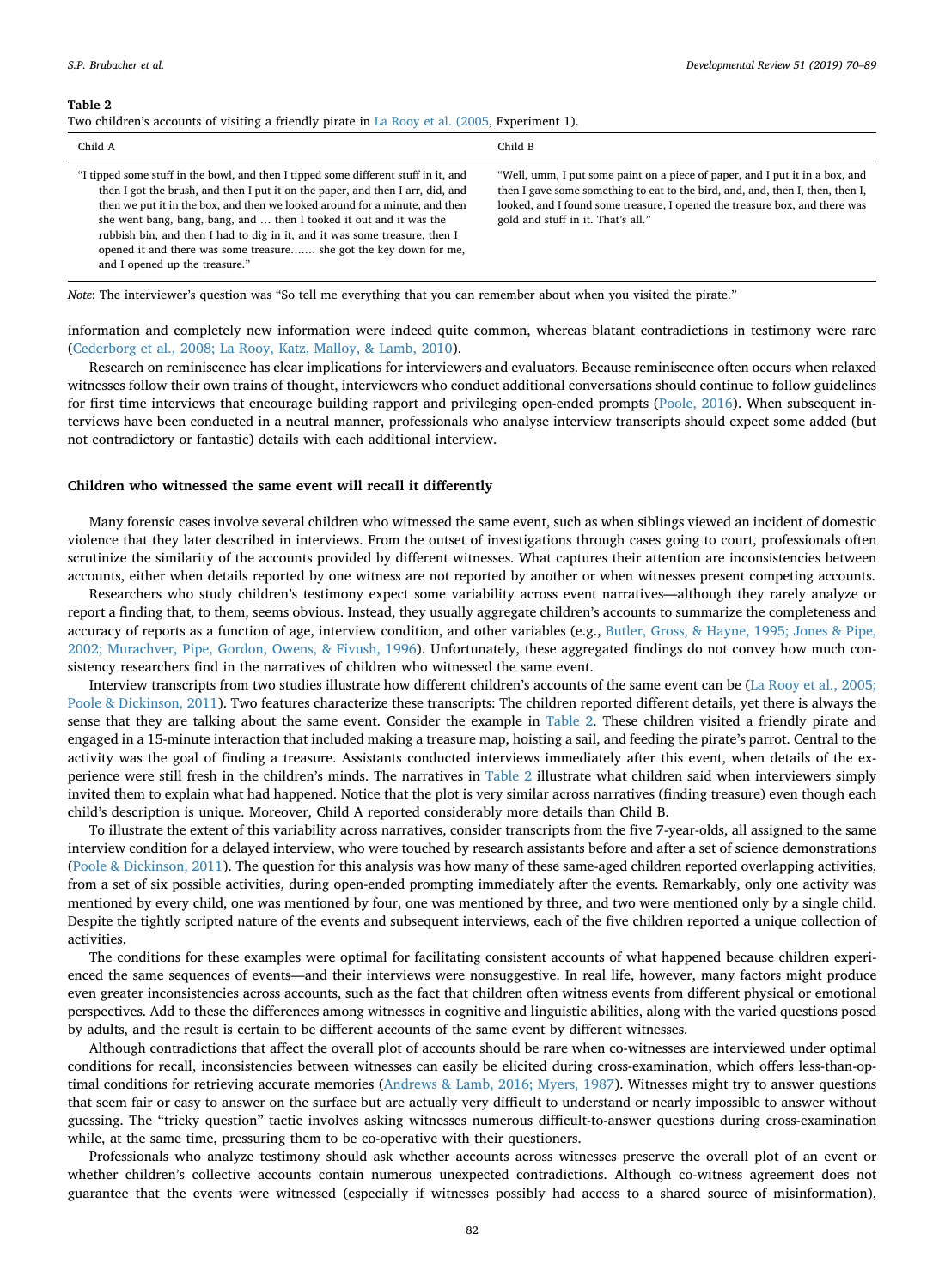comparing the content of testimonies from multiple witnesses can help decision-makings develop and test hypotheses about the origin of allegations.

#### **Event narratives can get better and worse over time**

Because most memories fade over time, it is widely assumed that the totality of an event report should degrade as time passes. Studies of memories for medical emergencies have allowed researchers to evaluate this assumption for events that were highly stressful for most children. Regarding accuracy, it is indeed the case that children's accounts of their injury experiences deteriorated over time [\(Peterson & Whalen, 2001; Peterson, 1999, 2015](#page-19-7)). However, this deterioration was surprisingly minimal, even over a delay that spanned a decade and even among children who had initially been quite young. For example, children who were between 3 and 5 years of age at the time of injury had accuracy rates of 91% for information provided about their injuries during an initial interview, and accuracy rates averaged an impressive 85% a decade later. Also surprising is that the drop in accuracy over time was unrelated to how many times the children had been previously interviewed, even though some had only one or two prior interviews whereas others had as many as five.

But accuracy is not the only property of an event report [\(Peterson, 2011\)](#page-18-20): Another is completeness, which is the extent to which children recall such features as who was there, where it took place, when it happened, what objects were involved, what actions were taken by the child before and after the injury occurred, how adults responded, and so on. A short report that provides information about only a few of these features may be just as accurate as a longer report that includes information about considerably more features, but the latter report would be forensically more useful. Remarkably, the completeness of children's injury reports did not vary over time except among one group: The reports of children who were only 2 years old at the time of their initial interview became more complete as they got older. This improvement is probably an artifact of the difficulty of interviewing 2-year-olds—that is, in later interviews these children were older and more cooperative.

A third property of event reports is the amount of elaboration ([Peterson, 2011](#page-18-20)). Compare the following two excerpts from interviews of a child who lacerated his chin at age 4. These excerpts were from the initial portion of his interviews:

| Initial interview:           |                                                                                                                                                         |
|------------------------------|---------------------------------------------------------------------------------------------------------------------------------------------------------|
| Experimenter:                | Tell me about what happened when you hurt your chin.                                                                                                    |
| Child:                       | Um  I bumped it on my friend's swing set.                                                                                                               |
| Experimenter:                | You bumped it on your friend's swing set.                                                                                                               |
| Child:                       | Yeah.                                                                                                                                                   |
| Experimenter:                | Yeah, uh-huh. What else happened?                                                                                                                       |
| Child:                       | Ah, ah, is a (inaudible) one, you know, the wrappers go on up there.                                                                                    |
|                              | (Mom: "pressure treated one"-that's what he's saying)                                                                                                   |
| Experimenter:                | Okay.                                                                                                                                                   |
| Child:                       | And and and there's wet footsteps there.                                                                                                                |
| Experimenter:                | Oh, it was wet.                                                                                                                                         |
| Child:                       | And, and, and, and you bumped one r, r, r, right on it.                                                                                                 |
| Experimenter:                | Oh no, and you bumped it on it. And what else?                                                                                                          |
| Child:                       | I had to go to the Janeway (hospital).                                                                                                                  |
|                              |                                                                                                                                                         |
| 10-year follow-up interview: |                                                                                                                                                         |
| Experimenter:                | Do you remember an injury you had when you were younger that you got interviewed about before? Yes? Okay so can you tell me anything that               |
|                              | you remember about that?                                                                                                                                |
| Child:                       | Um, it was during the summer and I'm pretty sure it was a nice day out, I'm pretty sure it was sunny.                                                   |
| Experimenter:                | Mm-hmm.                                                                                                                                                 |
| Child:                       | And we were down in Mark's back yard, down behind his house.                                                                                            |
| Experimenter:                | Mm-hmm.                                                                                                                                                 |
| Child:                       | And he had a like a play set, I don't know what you'd call it, like a jungle gym. And it had like swings on one side to the right and it had kinda like |
|                              | a tree house but not in a tree. But it was made of wood and it had one part where you could climb up with a rope and it had like blue handles           |
|                              | almost.                                                                                                                                                 |
| Experimenter:                | Okay.                                                                                                                                                   |
| Child:                       | And I think it was me and Mark, maybe it was Andy and a couple other kids, but I know it was more than just me there, and I went to, like, I was        |
|                              | climbing up the rope, and my foot slipped, and I split my chin open on one of the blue pieces.                                                          |
| Experimenter:<br>Child:      | Okay.<br>And I remember I think my mom came down and she looked at it and she said that I had to go to the hospital.                                    |

Although the gist is the same in these two reports, the second is more informative. In injury studies, preschoolers provided about 20% more elaborative detail a decade later. This is probably due to children's larger vocabularies and better verbal skills, greater ability to fill in missing details by making accurate inferences, as well as greater understanding that—from an interviewer's perspective—more information is better. Thus, this property of event reports became better over time.

Overall, whether we should expect an account to be worse, unchanged, or better depends on what property of the account we are evaluating and the child's age during the initial interview. These findings explain why interviewers should persist with open-ended prompts even if children have been previously interviewed or the event occurred a long time ago. Relatedly, although new information could be the product of suggestive influences, decision-makers should not automatically assume that children are confabulating whenever later reports contain age-appropriate descriptions that were missing from earlier reports. (Also see Children Recall New Information in Subsequent Interviews in this review.)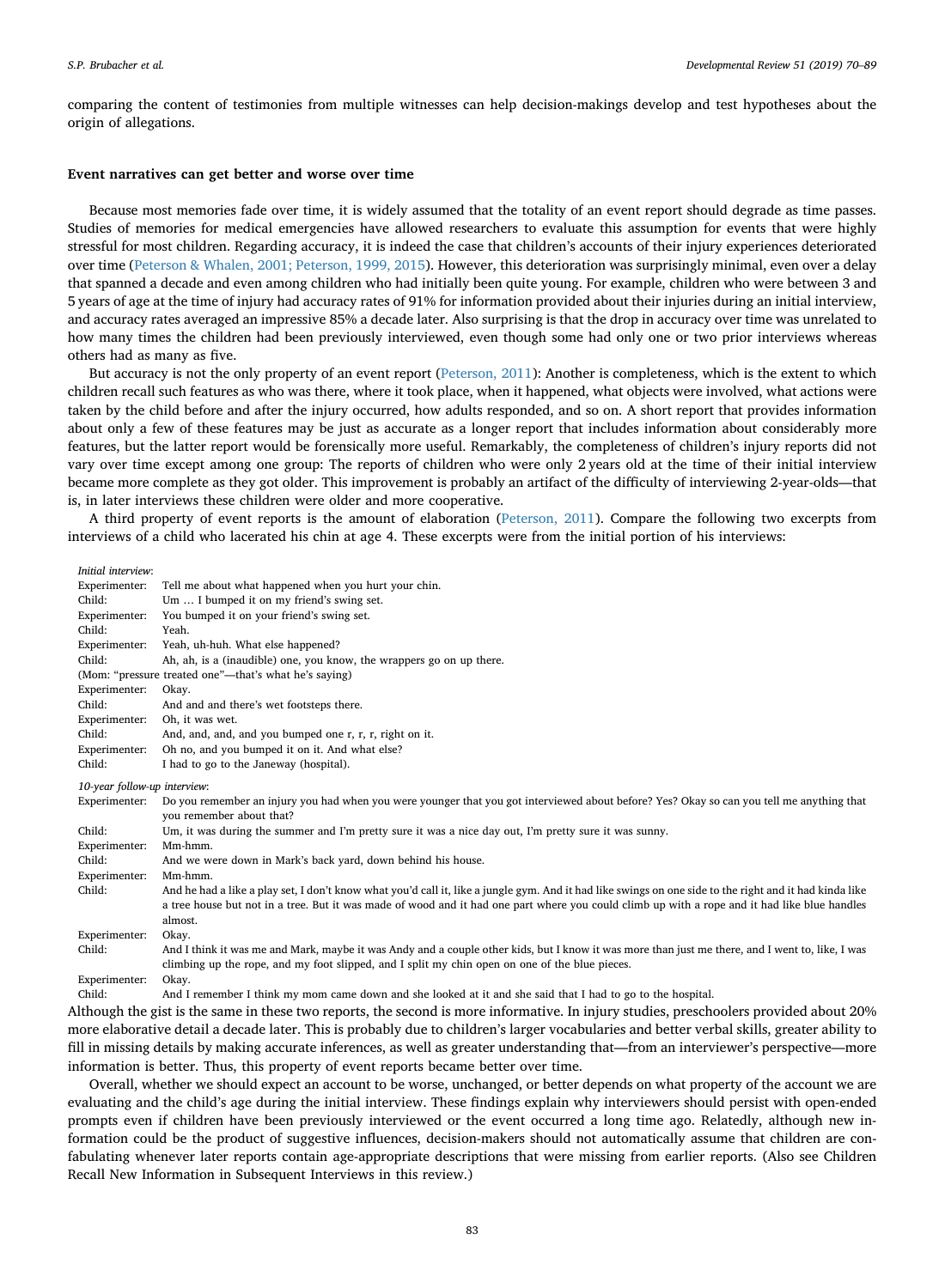#### **False narratives can be detailed and coherent**

In addition to minor errors in otherwise accurate reports, children's narratives sometimes contain longer descriptions of fictitious happenings. False narratives can be detailed and coherent, and either convincing or implausible. They are easy to spot in laboratory studies because target events are known. In case material, false narratives are evident when children describe highly unlikely or impossible events (e.g., seeing witches fly; [Ceci & Bruck, 1995; Schreiber et al., 2006](#page-17-21)) or integrate information from well-known sources into narratives (e.g., plots of popular children's books). A range of memory phenomena generate false narratives, including suggestibility, source misattribution, and confabulation (for reviews see [Johnson et al., 1993; Otgaar & Howe, 2018; Poole et al.,](#page-18-10) [2014\)](#page-18-10).

Concern about false information stemming from suggestibility was the chief focus of early research on children's testimony. Studies that mimicked features of institutional abuse investigations documented that heavy-handed interviewing techniques could lead children to make coherent and detailed false reports [\(Ceci, Huffman, Smith, & Loftus, 1994; Leichtman & Ceci, 1995\)](#page-17-28), and subsequent studies found that even mild suggestions delivered through conversations with peers or parents could produce convincing but false descriptions of events ([Poole & Lindsay, 2001; Principe & Schindewolf, 2012](#page-19-11)). Consider, for example, the following conversation between a parent and her 7-year old son about a laboratory visit that was arranged for a pilot study (provided by Jason Dickinson). Two weeks after the child participated in four science demonstrations about germs, his mother twice read him a story that described experienced and non-experienced demonstrations. This is how his mother, who was naive to what he actually experienced, later questioned him about the visit:

Parent: Do you remember when you went to the university and you met Mr. Science? Child: Uh-huh. Parent: Can you tell me what happened? What did you guys talk about? Child: Germs, like, um, we had to wash our hands so we didn't get germs, and then we watched a video about germs and what they could do. Parent: So, what else happened? Child: We um, we also, oh we also, um, we also um, uh actually before that we got um, we got a microscope, and we looked at glitter and water. Parent: So you mixed up glue and water? Child: Uh-huh. Parent: And then you look—used the microscope to take a look at it? Child: Yeah. Parent: Did Mr. Science say anything to you about that? Child: Well he said, like, you always have to wash your hands. Parent: Okay, did he tell you that before you started looking in the microscope or afterwards? Child: Um, I think before. Parent: Okay, after you looked in the microscope, what else did you do? Child: I also got to, I also got to mix, I had to mix, um, the glue and the glitter up.

This excerpt reveals three ways false narratives can develop. First, the child never washed his hands, nor was it suggested that he had. Rather, this account likely reflects reliance on gist-based memory (washing hands is conceptually associated with germs), which is a type of memory that can survive longer than verbatim-based memories (memories mirroring perceptual characteristics of the actual event; [Brainerd & Reyna, 1990; Brainerd & Poole, 1997\)](#page-16-7). Second, the child's account of looking through a microscope is false: This event was suggested in the misleading book. Third, the child said he "looked at glitter and water," but his mother recast this by saying "*mixed* up *glue* and water." After the mother injected inaccurate details into the conversation, the child later repeated them. This pattern of adults distorting responses, and children incorporating the distortions into conversation, has been documented in forensic interviews as well [\(Roberts & Lamb, 1999](#page-19-23); for laboratory findings on children's compliance with distortions, see [Hunt & Borgida,](#page-18-21) [2001\)](#page-18-21).

Young children who err in their narratives are rarely accused of intentionally trying to deceive adults, but deception motivated by self-preservation (to avoid negative consequences for oneself) does develop in early childhood ([Evans & Lee, 2013; Fu, Sai, Yuan, &](#page-17-29) [Lee, 2018](#page-17-29)). Therefore, lying can be a plausible hypothesis for some allegations, even among young children. Coinciding with developmental gains in executive function (e.g., theory of mind, source-monitoring), as children mature their lies grow more sophisticated and reflect increasingly complex motivations (e.g., the desire to protect a loved one; [Heyman, 2014; Williams, Moore,](#page-17-30) [Crossman, & Talwar, 2016\)](#page-17-30).

Like confabulations, deceptive statements can be detailed and coherent, but is their form and content measurably different than truthful statements? Although some studies have found statistically significant differences between true and false statements on a variety of criteria, there is wide variability in accuracy rates for classifying true and false accounts [\(Brunet et al., 2013; Roma,](#page-17-31) [Martini, Sabatello, Tatarelli, & Ferracuti, 2011; Vrij, 2005; Welle, Berclaz, Lacasa, & Niveau, 2016\)](#page-17-31). The different pictures painted by mean differences and classification accuracy are clear from a meta-analysis of experimental studies that compared the presence of Criterion-Based Content Analysis (CBCA) characteristics (e.g., quantity of details, description of unexpected complications during the incident) in true and fictitious reports: Although there was a moderate effect size, with experienced accounts containing more criteria, only 64% of true reports were accurately classified ([Amado, Arce, & Fariña, 2015](#page-16-8)).

Field studies of confirmed and unconfirmed sexual abuse cases have evaluated the content of children's narratives when unconfirmed cases represented an unknown mixture of intentional lies, true but miscategorized reports, and false reports stemming from other mechanisms. Results based on CBCA criteria have ranged from highly concerning (no evidence the technique reliably identifies false allegations; [Welle et al., 2016\)](#page-20-2) to optimistic [\(Roma et al., 2011\)](#page-19-24). A meta-analysis found that about 90% of statements deemed truthful were correctly classified across studies [\(Amado et al., 2015\)](#page-16-8), but there are also many criteria in narratives from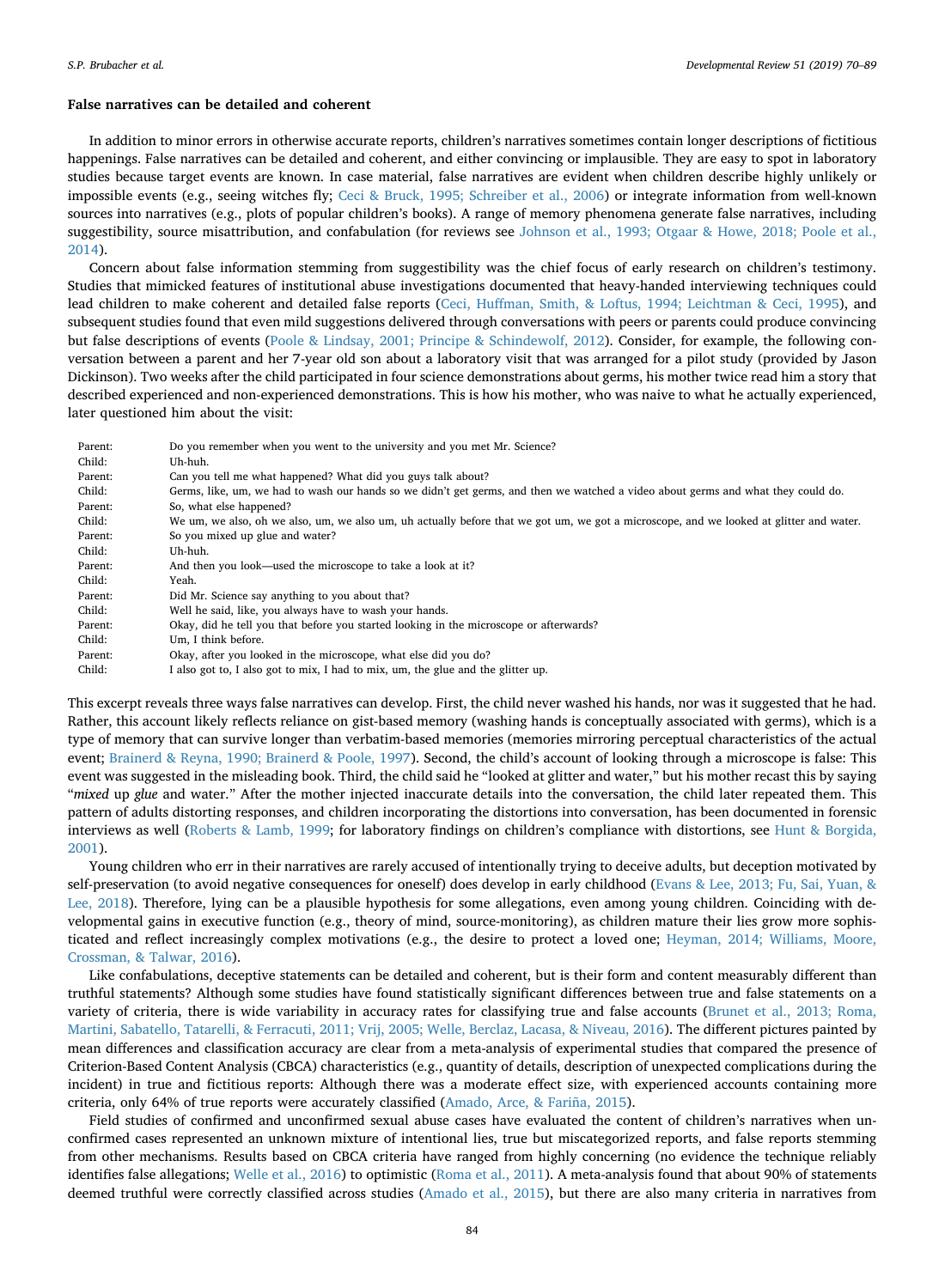implausible cases—even when investigators used rigorous procedures for categorizing allegations as false ([Lamb et al., 1997](#page-18-22)). This finding led [Lamb et al. \(1997\)](#page-18-22) to warn practitioners against "incautious application" (p. 261) of content analysis in forensic settings.

It has proven challenging to devise a procedure that reliably separates truthful from deceptive accounts because narrative content is heavily influenced by age ([Buck, Warren, Betman, & Brigham, 2002](#page-17-32)), witnesses' intelligence and social skills [\(Vrij, 2005\)](#page-19-25), the familiarity of target events ([Blandon-Gitlin, Pezdek, Rogers, & Brodie, 2005](#page-16-9)), whether events were experienced once or were repeated [\(Connolly & Lavoie, 2015](#page-17-33)), and interviewers' skill [\(Lamb, 1998](#page-18-23)). As a result, it is not surprising that adults' ability to classify children's reports hovers around chance, regardless of whether children spontaneously invented lies, generated their own details for coached lies, or received more extensive coaching from adults ([Gongola, Scurich, & Quas, 2017\)](#page-17-34).

In sum, evaluating the reliability of children's testimony is challenging because false narratives can be the product of multiple mechanisms beyond the control of investigators: In addition to parroting suggestions, children are capable of spontaneously generating false details and erroneously interweaving information from multiple sources into their accounts. As a result, their false narratives can be as long as ([Poole & Lindsay, 2001](#page-19-11), supplementary report) or longer than ([Bruck, Ceci, & Hembrooke, 2002](#page-17-35)) true narratives, and other characteristics, such as the presence of emotional terms and temporal connectivity, do not always distinguish fact from fiction [\(Bruck et al., 2002\)](#page-17-35). But despite the fact that children's accounts sometimes contain convincing falsehoods, eliciting detailed narratives with nonleading invitations is still the best strategy for learning what children experienced, and planning questions that test alternative hypotheses for allegations is the best way to support the overall investigation (see [State of Michigan](#page-19-26) [Governor's Task Force on Child Abuse and Neglect and Department of Health and Human Services, 2017,](#page-19-26) for example questions). Because children's event narratives are rarely literal reproductions of events, professionals who evaluate cases must document whether, in light of the principles we described here, there is a plausible and coherent story that is unlikely to have stemmed from outside influences. To make these determinations, professionals should consider children's levels of cognitive maturity and language proficiency, how case features and interviewers' skills might have impacted their memory reports, and the social contexts of their lives.

#### **Conclusion**

Children provide testimony in a variety of circumstances: as victims or suspected victims of maltreatment; as witnesses in criminal, civil, and family court proceedings; and as suspected perpetrators of crimes. Each type of case has unique dynamics that impact children's abilities to participate in conversations and the type of information that is critical for effective decision-making by the adults who investigate and interpret their testimonies. In this review, we summarized fifteen principles of how children talk about events that transcend these different contexts. The principles are relevant across settings because they reflect foundational developmental and cognitive realities, such as how children use language and search memory. These principles are not unique to the transcript sets we reviewed, nor is it the case that further principles would not arise from these or other transcript sets. Although they do not capture all the phenomena that occur in real-world interviews (where adults' cognitions and biases interact in numerous ways with children's minds), we elected to focus on phenomena that occur frequently and even when interviews are generally wellconducted.

As the fifteen principles illustrate, transcripts from laboratory and field studies can provide rich insight into how children talk about events, and the ability to attach supplementary materials to online articles opens new possibilities for researchers to describe their data more fully. For example, transcript excerpts illustrating typical responses from children of various ages, along with excerpts illustrating variability around mean values, would give professionals a better sense of how children respond to the types of questions that populate interviews. And when researchers spot interesting phenomena that are unrelated to their studies' main purposes, sharing these observations could improve understanding of children's testimony while also generating questions for future research. Moving forward, we encourage authors to think beyond the statistics we use to test research questions and also present discussions and examples that will cultivate greater understanding of how children reveal their lives in interviews.

#### **References**

<span id="page-16-3"></span>Alexander, K. W., Goodman, G. S., Schaaf, J. M., Edelstein, R. S., Quas, J. A., & Shaver, P. R. (2002). The role of attachment and cognitive inhibition in children's memory and suggestibility for a stressful event. *Journal of Experimental Child Psychology, 83*, 262–290. [https://doi.org/10.1016/S0022-0965\(02\)00149-2.](https://doi.org/10.1016/S0022-0965(02)00149-2)

<span id="page-16-8"></span>Amado, B. G., Arce, R., & Fariña, F. (2015). Undeutsch hypothesis and criteria based content analysis: A meta-analytic review. *European Journal of Psychology Applied to Legal Context, 7*, 3–12. [https://doi.org/10.1016/j.ejpal.2014.11.002.](https://doi.org/10.1016/j.ejpal.2014.11.002)

<span id="page-16-6"></span>Andrews, S. J., & Lamb, M. E. (2016). How do lawyers examine and cross-examine children in Scotland? *Applied Cognitive Psychology, 30*, 953–971. [https://doi.org/10.](https://doi.org/10.1002/acp.3286) [1002/acp.3286](https://doi.org/10.1002/acp.3286).

<span id="page-16-1"></span>Bauer, P. J., Kroupina, M. G., Schwade, J. A., Dropik, P. L., & Wewerka, S. S. (1998). If memory serves, will language? Later verbal accessibility of early memories. *Development and Psychopathology, 10*, 655–679. <https://doi.org/10.1017/S0954579498001801>.

<span id="page-16-2"></span>Benson, M. S., & Powell, M. B. (2015). Evaluation of a comprehensive interactive training system for investigative interviewers of children. *Psychology, Public Policy, and Law, 21*, 309–322. [https://doi.org/10.1037/law0000052.](https://doi.org/10.1037/law0000052)

<span id="page-16-9"></span>Blandon-Gitlin, I., Pezdek, K., Rogers, M., & Brodie, L. (2005). Detecting deception in children: An experimental study of the effect of event familiarity on CBCA ratings. *Law and Human Behavior, 29*, 187–197. [https://doi.org/10.1007/s10979-005-2417-8.](https://doi.org/10.1007/s10979-005-2417-8)

<span id="page-16-5"></span>Brainerd, C. J., & Poole, D. A. (1997). Long-term survival of children's false memories: A review. *Learning and Individual Differences, 9*, 125–151. [https://doi.org/10.](https://doi.org/10.1016/S1041-6080(97)90003-0) [1016/S1041-6080\(97\)90003-0](https://doi.org/10.1016/S1041-6080(97)90003-0). Brainerd, C. J., & Reyna, V. F. (1990). Gist is the grist: Fuzzy-trace theory and the new intuitionism. *Developmental Review, 10*, 3–47. [https://doi.org/10.1016/0273-](https://doi.org/10.1016/0273-2297(90)90003-M)

<span id="page-16-7"></span>[2297\(90\)90003-M.](https://doi.org/10.1016/0273-2297(90)90003-M)

<span id="page-16-4"></span>[Brewer, N., Potter, R., Fisher, R. P., Bond, N., & Luszcz, M. A. \(1999\). Beliefs and data on the relationship between consistency and accuracy of eyewitness testimony.](http://refhub.elsevier.com/S0273-2297(18)30009-1/h0055) *Applied Cognitive Psychology, 13*[, 297–313 10.1002/\(SICI\)1099-0720\(199908\)13:4 < 297::AID-ACP578 > 3.0.CO;2-S](http://refhub.elsevier.com/S0273-2297(18)30009-1/h0055).

<span id="page-16-0"></span>Bauer, P. J. (2015). A complementary processes account of the development of childhood amnesia and a personal past. *Psychological Review, 122*, 204–231. [https://doi.](https://doi.org/10.1037/a0038939) [org/10.1037/a0038939](https://doi.org/10.1037/a0038939).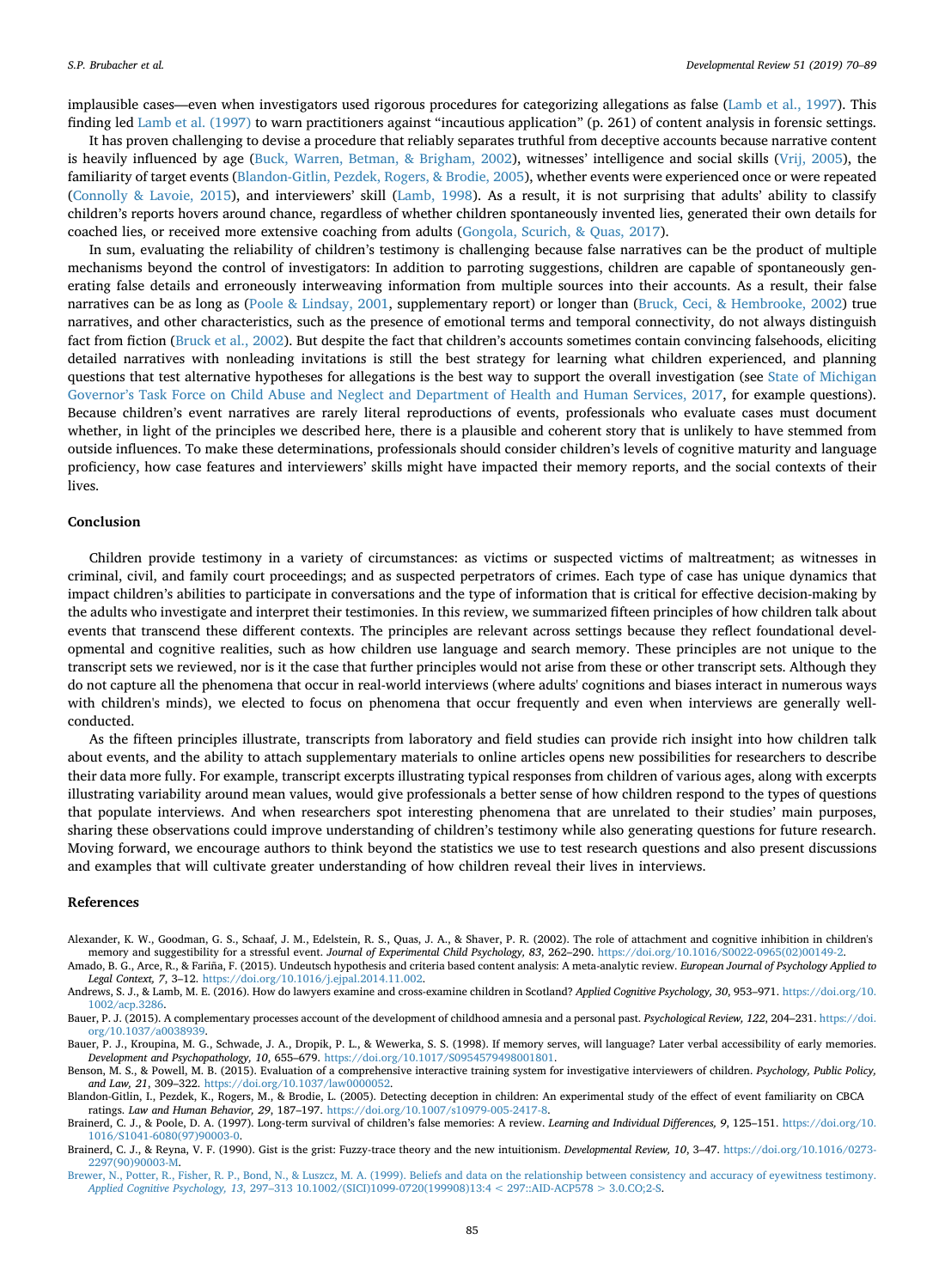- <span id="page-17-17"></span>Broaders, S. C., & Goldin-Meadow, S. (2010). Truth is at hand: How gesture adds information during investigative interviews. *Psychological Science, 21*, 623–628. <https://doi.org/10.1177/0956797610366082>.
- <span id="page-17-9"></span>Brubacher, S. P., Earhart, B., Roberts, K. P., & Powell, M. B. (2018). Effects of label training and recall order on children's reports of a repeated event. *Applied Cognitive Psychology*. <https://doi.org/10.1002/acp.3440> Advance online publication.
- Brubacher, S. P., Glisic, U., Roberts, K. P., & Powell, M. B. (2011). Children's ability to recall unique aspects of one occurrence of a repeated event. *Applied Cognitive Psychology, 25*, 351–358. [https://doi.org/10.1002/acp.1696.](https://doi.org/10.1002/acp.1696)
- <span id="page-17-11"></span>Brubacher, S. P., Malloy, L. C., Lamb, M. E., & Roberts, K. P. (2013). How do interviewers and children discuss individual occurrences of alleged repeated abuse in forensic interviews? *Applied Cognitive Psychology, 27*, 443–450. <https://doi.org/10.1002/acp.2920>. Brubacher, S. P., Poole, D. A., & Dickinson, J. J. (2015). The use of ground rules in interviews with children: A synthesis and call for research. *Developmental Review, 36*,
- <span id="page-17-16"></span>15–33. [https://doi.org/10.1016/j.dr.2015.01.001.](https://doi.org/10.1016/j.dr.2015.01.001) Brubacher, S. P., Powell, M. B., & Roberts, K. P. (2014). Recommendations for interviewing children about repeated experiences. *Psychology, Public Policy, & Law, 20*,
- <span id="page-17-8"></span>325–335. [https://doi.org/10.1037/law0000011.](https://doi.org/10.1037/law0000011) Brubacher, S. P., Roberts, K. P., & Powell, M. B. (2011). Effects of practicing episodic versus scripted recall on children's subsequent narratives of a repeated event.
- <span id="page-17-12"></span>*Psychology, Public Policy, and Law, 17*, 286–314. [https://doi.org/10.1037/a0022793.](https://doi.org/10.1037/a0022793)
- <span id="page-17-18"></span>Brubacher, S. P., Roberts, K. P., & Powell, M. B. (2012). Retrieval of episodic versus generic information: Does the order of recall affect the amount and accuracy of details reported by children about repeated events? *Developmental Psychology, 48*, 111–122. <https://doi.org/10.1037/a0025864>.
- <span id="page-17-35"></span>Bruck, M., Ceci, S. J., & Hembrooke, H. (2002). The nature of children's true and false narratives. *Developmental Review, 22*, 520–554. [https://doi.org/10.1016/S0273-](https://doi.org/10.1016/S0273-2297(02)00006-0) [2297\(02\)00006-0.](https://doi.org/10.1016/S0273-2297(02)00006-0)
- <span id="page-17-31"></span>Brunet, M. K., Evans, A. D., Talwar, V., Bala, N., Lindsay, R. C. L., & Lee, K. (2013). How children report true and fabricated stressful and non-stressful events. *Psychiatry, Psychology and Law, 20*, 867–881. [https://doi.org/10.1080/13218719.2012.750896.](https://doi.org/10.1080/13218719.2012.750896)
- <span id="page-17-32"></span>Buck, J. A., Warren, A. R., Betman, S. I., & Brigham, J. C. (2002). Age differences in criteria-based content analysis scores in typical child sexual abuse interviews. *Journal of Applied Developmental Psychology, 23*, 267–283. [https://doi.org/10.1016/S0193-3973\(02\)00107-7](https://doi.org/10.1016/S0193-3973(02)00107-7).
- <span id="page-17-27"></span>Butler, S., Gross, J., & Hayne, H. (1995). The effect of drawing on memory performance in young children. *Developmental Psychology, 31*, 597–608. [https://doi.org/10.](https://doi.org/10.1037/0012-1649.31.4.597) [1037/0012-1649.31.4.597](https://doi.org/10.1037/0012-1649.31.4.597).
- <span id="page-17-21"></span>Ceci, S. J., & Bruck, M. (1995). *[Jeopardy in the courtroom: A scientific analysis of children's testimony.](http://refhub.elsevier.com/S0273-2297(18)30009-1/h0120)* Washington, DC: American Psychological Association.
- <span id="page-17-28"></span>Ceci, S. J., Huffman, M. L. C., Smith, E., & Loftus, E. F. (1994). Repeatedly thinking about a non-event: Source misattributions among preschoolers. *Consciousness and Cognition, 3*, 388–407. <https://doi.org/10.1006/ccog.1994.1022>.
- Ceci, S. J., Kulkofsky, S., Klemfuss, J. Z., Sweeney, C. D., & Bruck, M. (2007). Unwarranted assumptions about children's testimonial accuracy. *Annual Review of Clinical Psychology, 3*, 311–328. [https://doi.org/10.1146/annurev.clinpsy.3.022806.091354.](https://doi.org/10.1146/annurev.clinpsy.3.022806.091354)
- <span id="page-17-22"></span>Ceci, S. J., Loftus, E. F., Leichtman, M. D., & Bruck, M. (1994). The possible role of source misattributions in the creation of false beliefs among preschoolers. *International Journal of Clinical and Experimental Hypnosis, 42*, 304–320. <https://doi.org/10.1080/00207149408409361>.
- <span id="page-17-25"></span>Cederborg, A.-C., La Rooy, D., & Lamb, M. (2008). Repeated interviews with children who have intellectual disabilities. *Journal of Applied Research in Intellectual Disabilities, 21*, 103–113. <https://doi.org/10.1111/j.1468-3148.2007.00372.x>.
- [Cederborg, A.-C., & Lamb, M. E. \(2008\). The need for systematic and intensive training of forensic interviewers. In T. I. Richardson, & M. V. Williams \(Eds.\).](http://refhub.elsevier.com/S0273-2297(18)30009-1/h0145) *Child abuse and violence* [\(pp. 1–17\). Hauppauge, NY: Nova Science Publishers.](http://refhub.elsevier.com/S0273-2297(18)30009-1/h0145)
- [Connolly, D. A., & Gordon, H. M. \(2014\). Can order of general and specific memory prompts help children to recall an instance of a repeated event that was different](http://refhub.elsevier.com/S0273-2297(18)30009-1/h0150) from the others? *[Psychology, Crime, & Law, 20](http://refhub.elsevier.com/S0273-2297(18)30009-1/h0150)*, 852–864.
- <span id="page-17-33"></span>[Connolly, D. A., & Lavoie, J. A. A. \(2015\). Discriminating veracity between children's reports of single, repeated, and fabricated events: A critical analysis of criteria](http://refhub.elsevier.com/S0273-2297(18)30009-1/h0155)based content analysis. *[American Journal of Forensic Psychology, 33](http://refhub.elsevier.com/S0273-2297(18)30009-1/h0155)*, 25–48.
- <span id="page-17-13"></span>Danby, M. C., Brubacher, S. P., Sharman, S. J., Powell, M. B., & Roberts, K. P. (2017). Children's reasoning about which episode of a repeated event is best remembered. *Applied Cognitive Psychology, 31*, 99–108. [https://doi.org/10.1002/acp.3306.](https://doi.org/10.1002/acp.3306)
- <span id="page-17-14"></span>Danby, M., Sharman, S., Brubacher, S. P., Powell, M. B., & Roberts, K. P. (2017). Differential effects of general versus cued invitations on children's reports of a repeated event. *Psychology, Crime, & Law, 23*, 794–811. <https://doi.org/10.1080/1068316X.2017.1324028>.
- <span id="page-17-6"></span>Devitt, A. L., Monk-Fromont, E., Schacter, D. L., & Addis, D. R. (2016). Factors that influence the generation of autobiographical memory conjunction errors. *Memory, 24*, 204–222. [https://doi.org/10.1080/09658211.2014.998680.](https://doi.org/10.1080/09658211.2014.998680)
- <span id="page-17-29"></span>Evans, A. D., & Lee, K. (2013). Emergence of lying in very young children. *Developmental Psychology, 49*, 1958–1963. <https://doi.org/10.1037/a0031409>.
- <span id="page-17-0"></span>Feltis, B. B., Powell, M. B., & Roberts, K. P. (2011). The effect of event repetition on the production of story grammar in children's event narratives. *Child Abuse & Neglect, 35*, 180–187. [https://doi.org/10.1016/j.chiabu.2010.11.004.](https://doi.org/10.1016/j.chiabu.2010.11.004)
- <span id="page-17-15"></span>Feltis, B. B., Powell, M. B., Snow, P. C., & Hughes-Scholes, C. H. (2010). An examination of the association between interviewer question type and story-grammar detail in child witness interviews about abuse. *Child Abuse & Neglect, 34*, 407–413. <https://doi.org/10.1016/j.chiabu.2009.09.019>.
- <span id="page-17-5"></span>Fiestas, C. E., Bedore, L. M., Peña, E. D., & Nagy, V. J. (2005). *Use of mazes in the narrative language samples of bilingual and monolingual 4- to 7-year old children. Proceedings of the 4th international symposium on bilingualism*. Somerville, MA: Cascadilla Press. [http://www.lingref.com/isb/4/057ISB4.PDF.](http://www.lingref.com/isb/4/057ISB4.PDF)
- <span id="page-17-20"></span>Fisher, R. P., Brewer, N., & Mitchell, G. (2009). The relation between consistency and accuracy of eyewitness testimony: Legal versus cognitive explanations. In R. Bull, T. Valentine, & T. Williamson (Eds.). *Handbook of psychology of investigative interviewing: Current developments and future directions* (pp. 121–136). West Sussex, UK: Wiley-Blackwell. [https://doi.org/10.1002/9780470747599.ch8.](https://doi.org/10.1002/9780470747599.ch8)
- <span id="page-17-7"></span>Foley, M. A. (2014). Children's memory for source. In P. J. Bauer, & R. Fivush (Eds.). *The Wiley handbook on the development of children's memory* (pp. 427–452). Chichester, UK: Wiley. <https://doi.org/10.1002/9781118597705.ch19>.
- [Fu, G., Sai, L., Yuan, F., & Lee, K. \(2018\). Young children's self‐benefiting lies and their relation to executive functioning and theory of mind.](http://refhub.elsevier.com/S0273-2297(18)30009-1/h0210) *Infant and Child Development, 27* [Advance online publication.](http://refhub.elsevier.com/S0273-2297(18)30009-1/h0210)
- <span id="page-17-26"></span>Gilbert, J. A. E., & Fisher, R. P. (2006). The effects of varied retrieval cues on reminiscence in eyewitness memory. *Applied Cognitive Psychology, 20*, 723–739. [https://](https://doi.org/10.1002/acp.1232) [doi.org/10.1002/acp.1232.](https://doi.org/10.1002/acp.1232)
- <span id="page-17-34"></span>Gongola, J., Scurich, N., & Quas, J. A. (2017). Detecting deception in children: A meta-analysis. *Law and Human Behavior, 41*, 44–54. [https://doi.org/10.1037/](https://doi.org/10.1037/lhb0000211) [lhb0000211](https://doi.org/10.1037/lhb0000211).
- <span id="page-17-1"></span>Goodman, G. S., Ogle, C. M., McWilliams, K., Narr, R. K., & Paz-Alonso, P. (2014). Memory development in the forensic context. In P. J. Bauer, & R. Fivush (Eds.). *The Wiley handbook on the development of children's memory* (pp. 920–941). Chichester, UK: Wiley. <https://doi.org/10.1002/9781118597705.ch39>.
- <span id="page-17-24"></span>Goodman, G. S., & Quas, J. A. (2008). Repeated interviews and children's memory: It's more than just how many. *Current Directions in Psychological Science, 17*, 386–390. [https://doi.org/10.1111/j.1467-8721.2008.00611.x.](https://doi.org/10.1111/j.1467-8721.2008.00611.x)
- <span id="page-17-2"></span>[Goodman, G. S., Quas, J. A., Batterman-Faunce, J. M., Riddlesberger, M. M., & Kuhn, J. \(1994\). Predictors of accurate and inaccurate memories of traumatic events](http://refhub.elsevier.com/S0273-2297(18)30009-1/h0240) experienced in childhood. *[Consciousness and Cognition, 3](http://refhub.elsevier.com/S0273-2297(18)30009-1/h0240)*, 269–294.
- Goodman, G. S., & Reed, R. S. (1986). Age differences in eyewitness testimony. *Law and Human Behavior, 10*, 317–332. <https://doi.org/10.1007/BF01047344>.
- <span id="page-17-3"></span>Gotzke, C., & Gosse, H. S. (2009). *Interacting (37 – 60 months) – Increasingly social communicators. In the Canadian Language and Literacy Research Network (2009). Handbook of language and literacy development: A roadmap from 0 to 60 months*[http://www.theroadmap.ualberta.ca/interactions/research/37-60.](http://www.theroadmap.ualberta.ca/interactions/research/37-60)
- <span id="page-17-4"></span>Grant, J. B., & Suddendorf, T. (2011). Production of temporal terms by 3-, 4-, and 5-year-old children. *Early Childhood Research Quarterly, 26*, 87–95. [https://doi.org/](https://doi.org/10.1016/j.ecresq.2010.05.002) [10.1016/j.ecresq.2010.05.002](https://doi.org/10.1016/j.ecresq.2010.05.002).
- <span id="page-17-10"></span>[Heritage, J., Robinson, J. D., Elliott, M. N., Beckett, M., & Wilkes, M. \(2007\). Reducing patients' unmet concerns in primary care: The difference one word can make.](http://refhub.elsevier.com/S0273-2297(18)30009-1/h0260) *Journal of General Internal Medicine, 22*[, 1429–1433 10.1007%2Fs11606-007-0279-0.](http://refhub.elsevier.com/S0273-2297(18)30009-1/h0260)
- Hershkowitz, I., & Terner, A. (2007). The effects of repeated interviewing on children's forensic statements of sexual abuse. *Applied Cognitive Psychology, 21*, 1131–1143. <https://doi.org/10.1002/acp.1319>.
- <span id="page-17-30"></span>[Heyman, G. D. \(2014\). Children's reasoning about deception: A cross-cultural perspective. In E. J. Robinson, & S. Einav \(Eds.\).](http://refhub.elsevier.com/S0273-2297(18)30009-1/h0270) *Trust and skepticism: Children's selective learning from testimony* [\(pp. 83–94\). New York, NY: Psychology Press.](http://refhub.elsevier.com/S0273-2297(18)30009-1/h0270)
- <span id="page-17-23"></span><span id="page-17-19"></span>Home Office (2007). *[Achieving best evidence in criminal proceedings: Guidance on interviewing victims and witnesses, and using special measures.](http://refhub.elsevier.com/S0273-2297(18)30009-1/h0275)* London, England: Author. Howe, M. L. (1991). Misleading children's story recall: Forgetting and reminiscence of the facts. *Developmental Psychology, 27*, 746–762. [https://doi.org/10.1037/](https://doi.org/10.1037/0012-1649.27.5.746) [0012-1649.27.5.746.](https://doi.org/10.1037/0012-1649.27.5.746)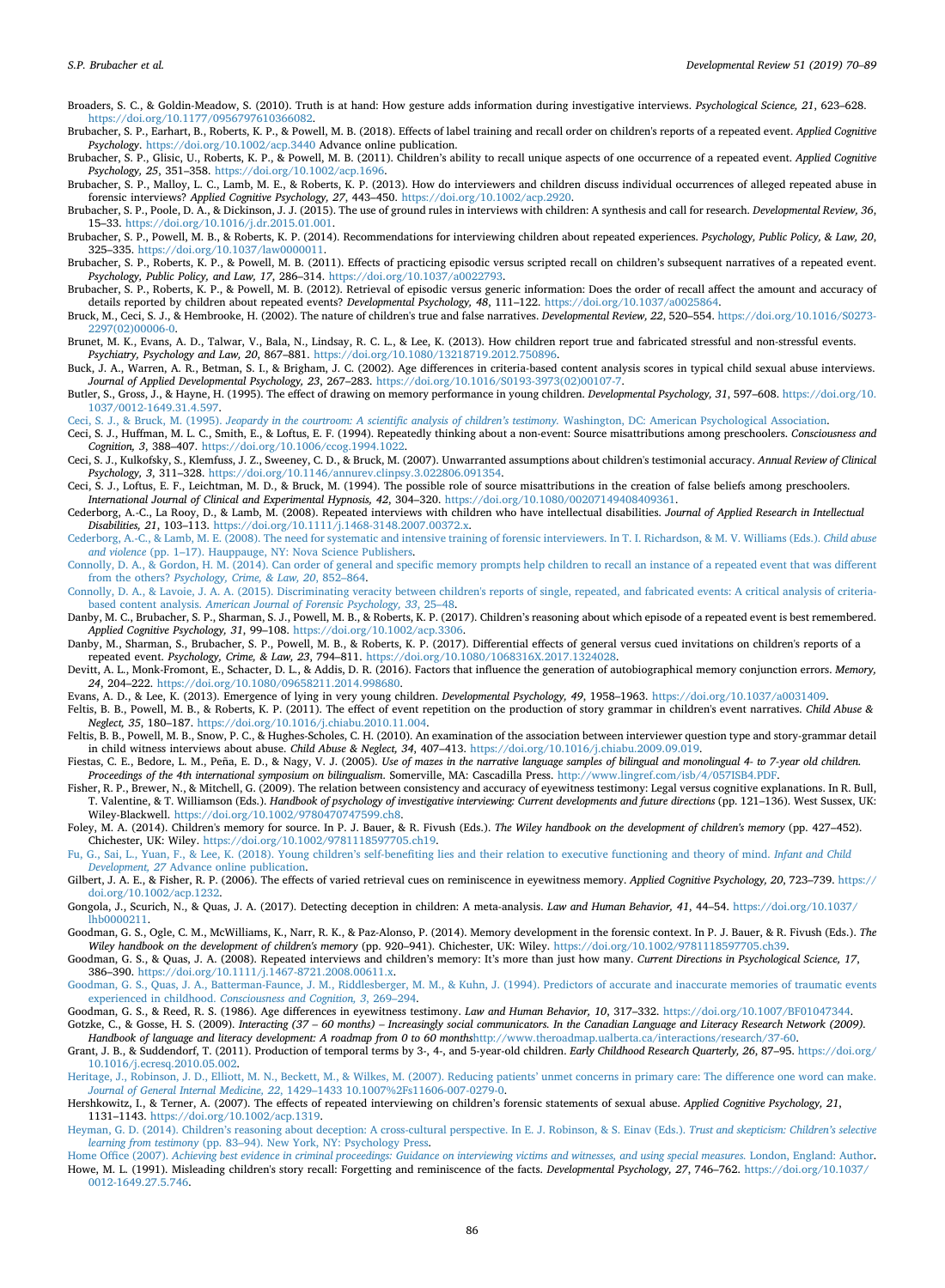- Hudson, J. A., Fivush, R., & Kuebli, J. (1992). Scripts and episodes: The development of event memory. *Applied Cognitive Psychology, 6*, 483–505. [https://doi.org/10.](https://doi.org/10.1002/acp.2350060604) [1002/acp.2350060604.](https://doi.org/10.1002/acp.2350060604)
- [Hudson, J. A., & Shapiro, L. R. \(1991\). From knowing to telling: The development of children's scripts, stories, and personal narratives. In A. McCabe, & C. Peterson](http://refhub.elsevier.com/S0273-2297(18)30009-1/h0290) (Eds.). *Developing narrative structure* [\(pp. 89–136\). Hillsdale NJ: Lawrence Erlbaum](http://refhub.elsevier.com/S0273-2297(18)30009-1/h0290).
- <span id="page-18-21"></span>Hunt, J. S., & Borgida, E. (2001). Is that what I said? Witnesses' responses to interviewer modifications. *Law & Human Behavior, 25*, 583–603. [https://doi.org/10.1023/](https://doi.org/10.1023/A:1012754207074) [A:1012754207074.](https://doi.org/10.1023/A:1012754207074)
- <span id="page-18-12"></span>Hutcheson, G. D., Baxter, J. S., Telfer, K., & Warden, D. (1995). Child witness statement quality: Question type and errors of omission. *Law and Human Behavior, 19*, 631–648. <https://doi.org/10.1007/BF01499378>.
- <span id="page-18-16"></span><span id="page-18-10"></span>Johnson, M. K., Hashtroudi, S., & Lindsay, D. S. (1993). Source monitoring. *Psychological Bulletin, 114*, 3–28. [https://doi.org/10.1037/0033-2909.114.1.3.](https://doi.org/10.1037/0033-2909.114.1.3) Jones, C. H., & Pipe, M.-E. (2002). How quickly do children forget events? A systematic study of children's event reports as a function of delay. *Applied Cognitive Psychology, 16*, 755–768. [https://doi.org/10.1002/acp.826.](https://doi.org/10.1002/acp.826)
- <span id="page-18-0"></span>La Rooy, D., Brubacher, S. P., Aromäki-Stratos, A., Cyr, M., Hershkowitz, I., Korkman, J., ... Lamb, M. E. (2015). The NICHD Protocol: A review of an internationallyused evidence-based tool for training child forensic interviewers. *Journal of Criminological Research, Policy and Practice, 1*, 76–89. [https://doi.org/10.1108/JCRPP-](https://doi.org/10.1108/JCRPP-01-2015-0001)[01-2015-0001.](https://doi.org/10.1108/JCRPP-01-2015-0001)
- La Rooy, D., Katz, C., Malloy, L. C., & Lamb, M. E. (2010). Do we need to rethink guidance on repeated interviews? *Psychology, Public Policy, and Law, 16*, 373–392. <https://doi.org/10.1037/a0019909>.
- <span id="page-18-15"></span>[La Rooy, D., Lamb, M. E., & Pipe, M.-E. \(2009\). Repeated interviewing: A critical evaluation of the risks and potential benefits. In K. Kuehnle, & M. Connell \(Eds.\).](http://refhub.elsevier.com/S0273-2297(18)30009-1/h0325) *The [evaluation of child sexual abuse allegations: A comprehensive guide to assessment and testimony](http://refhub.elsevier.com/S0273-2297(18)30009-1/h0325)* (pp. 327–361). Hoboken, NJ: John Wiley & Sons.
- <span id="page-18-18"></span>La Rooy, D. L., Pipe, M.-E., & Murray, J. E. (2005). Reminiscence and hypermnesia in children's eyewitness memory. *Journal of Experimental Child Psychology, 90*, 235–254. <https://doi.org/10.1016/j.jecp.2004.11.002>.
- <span id="page-18-17"></span>La Rooy, D., Pipe, M.-E., & Murray, J. E. (2007). Enhancing children's event recall after long delays. *Applied Cognitive Psychology, 21*, 1–17. [https://doi.org/10.1002/](https://doi.org/10.1002/acp.1272) [acp.1272.](https://doi.org/10.1002/acp.1272)
- <span id="page-18-23"></span>Lamb, M. E. (1998). Assessments of children's credibility in forensic contexts. *Current Directions in Psychological Science, 7*, 43–46. [https://doi.org/10.1111/1467-8721.](https://doi.org/10.1111/1467-8721.ep13175602) [ep13175602](https://doi.org/10.1111/1467-8721.ep13175602).
- [Lamb, M. E., Brown, D. A., Hershkowitz, I., Orbach, I., & Esplin, P. W. \(2018\).](http://refhub.elsevier.com/S0273-2297(18)30009-1/h0345) *Tell me what happened: Questioning children about abuse* (2nd ed.). Hoboken, NY: Wiley-[Blackwell](http://refhub.elsevier.com/S0273-2297(18)30009-1/h0345).
- <span id="page-18-8"></span>Lamb, M. E., Orbach, Y., Hershkowitz, I., Esplin, P. W., & Horowitz, D. (2007). A structured forensic interview protocol improves the quality and informativeness of investigative interviews with children: A review of research using the NICHD Investigative Interview Protocol. *Child Abuse & Neglect, 31*, 1201–1231. [https://doi.](https://doi.org/10.1016/j.chiabu.2007.03.021) [org/10.1016/j.chiabu.2007.03.021](https://doi.org/10.1016/j.chiabu.2007.03.021).
- <span id="page-18-22"></span>Lamb, M. E., Sternberg, K. J., Esplin, P. W., Hershkowitz, I., Orbach, Y., & Hovav, M. (1997). Criterion-based content analysis: A field validation study. *Child Abuse & Neglect, 21*, 255–264. [https://doi.org/10.1016/S0145-2134\(96\)00170-6](https://doi.org/10.1016/S0145-2134(96)00170-6).
- <span id="page-18-7"></span>Lamb, M. E., Sternberg, K. J., Orbach, Y., Esplin, P. W., Stewart, H., & Mitchell, S. (2003). Age differences in young children's responses to open-ended invitations in the course of forensic interviews. *Journal of Consulting and Clinical Psychology, 71*, 926–934. [https://doi.org/10.1037/0022-006X.71.5.926.](https://doi.org/10.1037/0022-006X.71.5.926)
- <span id="page-18-14"></span>Langley, H. A., Coffman, J. L., & Ornstein, P. A. (2017). The socialization of children's memory: Linking maternal conversational style to the development of children's autobiographical and deliberate memory skills. *Journal of Cognition and Development, 18*, 63–86. [https://doi.org/10.1080/15248372.2015.1135800.](https://doi.org/10.1080/15248372.2015.1135800)
- <span id="page-18-11"></span>Lee, J. K., Wendelken, C., Bunge, S. A., & Ghetti, S. (2016). A time and place for everything: Developmental differences in the building blocks of episodic memory. *Child Development, 87*, 194–210. [https://doi.org/10.1111/cdev.12447.](https://doi.org/10.1111/cdev.12447)
- Leichtman, M. D., & Ceci, S. J. (1995). The effects of stereotypes and suggestions on preschoolers' reports. *Developmental Psychology, 31*, 568–578. [https://doi.org/10.](https://doi.org/10.1037/0012-1649.31.4.568) [1037/0012-1649.31.4.568](https://doi.org/10.1037/0012-1649.31.4.568).
- Lloyd, M. E., Doydum, A. O., & Newcombe, N. S. (2009). Memory binding in early childhood: Evidence for a retrieval deficit. *Child Development, 80*, 1321–1328. <https://doi.org/10.1111/j.1467-8624.2009.01353.x>.
- <span id="page-18-9"></span>[Lyon, T. D. \(2017\). Investigative interviewing of the child. In D. Duquette, A. M. Haralambie, & V. S. Sankaran \(Eds.\).](http://refhub.elsevier.com/S0273-2297(18)30009-1/h0385) *Child welfare law and practice* (pp. 87–113). (3rd [ed\). Denver, CO, USA: Bradford.](http://refhub.elsevier.com/S0273-2297(18)30009-1/h0385)
- <span id="page-18-13"></span>Lyon, T. D., Scurich, N., Choi, K., Handmaker, S., & Blank, R. (2012). "How did you feel?": Increasing child sexual abuse witnesses' production of evaluative information. *Law & Human Behavior, 36*, 448–457. [https://doi.org/10.1037/h0093986.](https://doi.org/10.1037/h0093986)
- <span id="page-18-2"></span>Madsen, H. B., & Kim, J. H. (2016). Ontogeny of memory: An update on 40 years of work on infantile amnesia. *Behavioural Brain Research, 298*, 4–14. [https://doi.org/](https://doi.org/10.1016/j.bbr.2015.07.030) [10.1016/j.bbr.2015.07.030](https://doi.org/10.1016/j.bbr.2015.07.030).
- Ministry of Justice (2011). *[Achieving best evidence in criminal proceedings: Guidance on interviewing victims and witnesses, and guidance on using special measures.](http://refhub.elsevier.com/S0273-2297(18)30009-1/h0400)* London, [England: Author.](http://refhub.elsevier.com/S0273-2297(18)30009-1/h0400)
- Murachver, T., Pipe, M.-E., Gordon, R., Owens, J. L., & Fivush, R. (1996). Do, show, and tell: Children's event memories acquired through direct experience, observation, and stories. *Child Development, 67*, 3029–3044. <https://doi.org/10.1111/j.1467-8624.1996.tb01901.x>.
- Myers, J. E. B. (1987). The child witness: Techniques for direct examination, cross-examination, and impeachment. *Pacific Law Journal, 18*, 801–942. [https://](https://scholarlycommons.pacific.edu/cgi/viewcontent.cgi?article=1071%26context=facultyarticles) [scholarlycommons.pacific.edu/cgi/viewcontent.cgi?article=1071&context=facultyarticles](https://scholarlycommons.pacific.edu/cgi/viewcontent.cgi?article=1071%26context=facultyarticles).
- Nahum, L., Bouzerda-Wahlen, A., Guggisberg, A., Ptak, R., & Schnider, A. (2012). Forms of confabulation: Dissociations and associations. *Neuropsychologia, 50*, 2524–2534. [https://doi.org/10.1016/j.neuropsychologia.2012.06.026.](https://doi.org/10.1016/j.neuropsychologia.2012.06.026)
- [Newcombe, N. S., Lloyd, M. E., & Balcomb, F. \(2012\). Contextualizing the development of recollection: Episodic memory and binding in young children. In S. Ghetti, &](http://refhub.elsevier.com/S0273-2297(18)30009-1/h0420) P. J. Bauer (Eds.). *[Origins and development of recollection: Perspectives from psychology and neuroscience](http://refhub.elsevier.com/S0273-2297(18)30009-1/h0420)* (pp. 73–100). New York, NY: Oxford University Press. [Newcombe, N. S., Lloyd, M. E., & Ratliff, K. R. \(2007\). Development of episodic and autobiographical memory: A cognitive neuroscience perspective. In R. V. Kail](http://refhub.elsevier.com/S0273-2297(18)30009-1/h0425)
- <span id="page-18-4"></span>(Ed.). *Advances in child development and behavior* [\(pp. 37–85\). SanDiego, CA: Elsevier Academic Press.](http://refhub.elsevier.com/S0273-2297(18)30009-1/h0425)
- <span id="page-18-19"></span>Orbach, Y., Lamb, M. E., La Rooy, D., & Pipe, M.-E. (2012). A case study of witness consistency and memory recovery across multiple investigative interviews. *Applied Cognitive Psychology, 26*, 118–129. <https://doi.org/10.1002/acp.1803>.
- Otgaar, H., & Howe, M. L. (2018). *[Finding the truth in the courtroom: Dealing with deception, lies, and memories.](http://refhub.elsevier.com/S0273-2297(18)30009-1/h0435)* New York, NY: Oxford University Press.
- Peterson, C. (1999). Children's memory for medical emergencies: 2 years later. *Developmental Psychology, 35*, 1493–1506. [https://doi.org/10.1037/0012-1649.35.6.](https://doi.org/10.1037/0012-1649.35.6.1493) [1493](https://doi.org/10.1037/0012-1649.35.6.1493).
- <span id="page-18-20"></span>Peterson, C. (2011). Children's memory reports over time: Getting both better and worse. *Journal of Experimental Child Psychology, 109*, 275–293. [https://doi.org/10.](https://doi.org/10.1016/j.jecp.2011.01.009) [1016/j.jecp.2011.01.009](https://doi.org/10.1016/j.jecp.2011.01.009).
- Peterson, C. (2015). A decade later: Adolescents' memory for medical emergencies. *Applied Cognitive Psychology, 29*, 826–834. [https://doi.org/10.1002/acp.3192.](https://doi.org/10.1002/acp.3192)
- <span id="page-18-6"></span>Peterson, C., & Bell, M. (1996). Children's memory for traumatic injury. *Child Development, 67*, 3045–3070. <https://doi.org/10.2307/1131766>.
- Peterson, C., & Biggs, M. (1997). Interviewing children about trauma: Problems with "specific" questions. *Journal of Traumatic Stress, 10*, 279–290. [https://doi.org/10.](https://doi.org/10.1023/A:1024882213462) [1023/A:1024882213462](https://doi.org/10.1023/A:1024882213462).
- Peterson, C., Dowden, C., & Tobin, J. (1999). Interviewing preschoolers: Comparisons of yes/no and wh- questions. *Law and Human Behavior, 23*, 539–555. [https://doi.](https://doi.org/10.1023/A:1022396112719) [org/10.1023/A:1022396112719.](https://doi.org/10.1023/A:1022396112719)
- <span id="page-18-1"></span>Peterson, C., Grant, V. V., & Boland, L. D. (2005). Childhood amnesia in children and adolescents: Their earliest memories. *Memory, 13*, 622–637. [https://doi.org/10.](https://doi.org/10.1080/09658210444000278) [1080/09658210444000278](https://doi.org/10.1080/09658210444000278).
- <span id="page-18-3"></span>Peterson, C., Hallett, D., & Compton-Gillingham, C. (2017). Childhood amnesia in children: A prospective study across eight years. *Child Development, 89*, e520–e534. [https://doi.org/10.1111/cdev.12972.](https://doi.org/10.1111/cdev.12972)
- Peterson, C., Moores, L., & White, G. (2001). Recounting the same events again and again: Children's consistency across multiple interviews. *Applied Cognitive Psychology, 15*, 353–371. [https://doi.org/10.1002/acp.708.](https://doi.org/10.1002/acp.708)
- <span id="page-18-5"></span>Peterson, C., Morris, G., Baker-Ward, L., & Flynn, S. (2014). Predicting which childhood memories persist: Contributions of memory characteristics. *Developmental*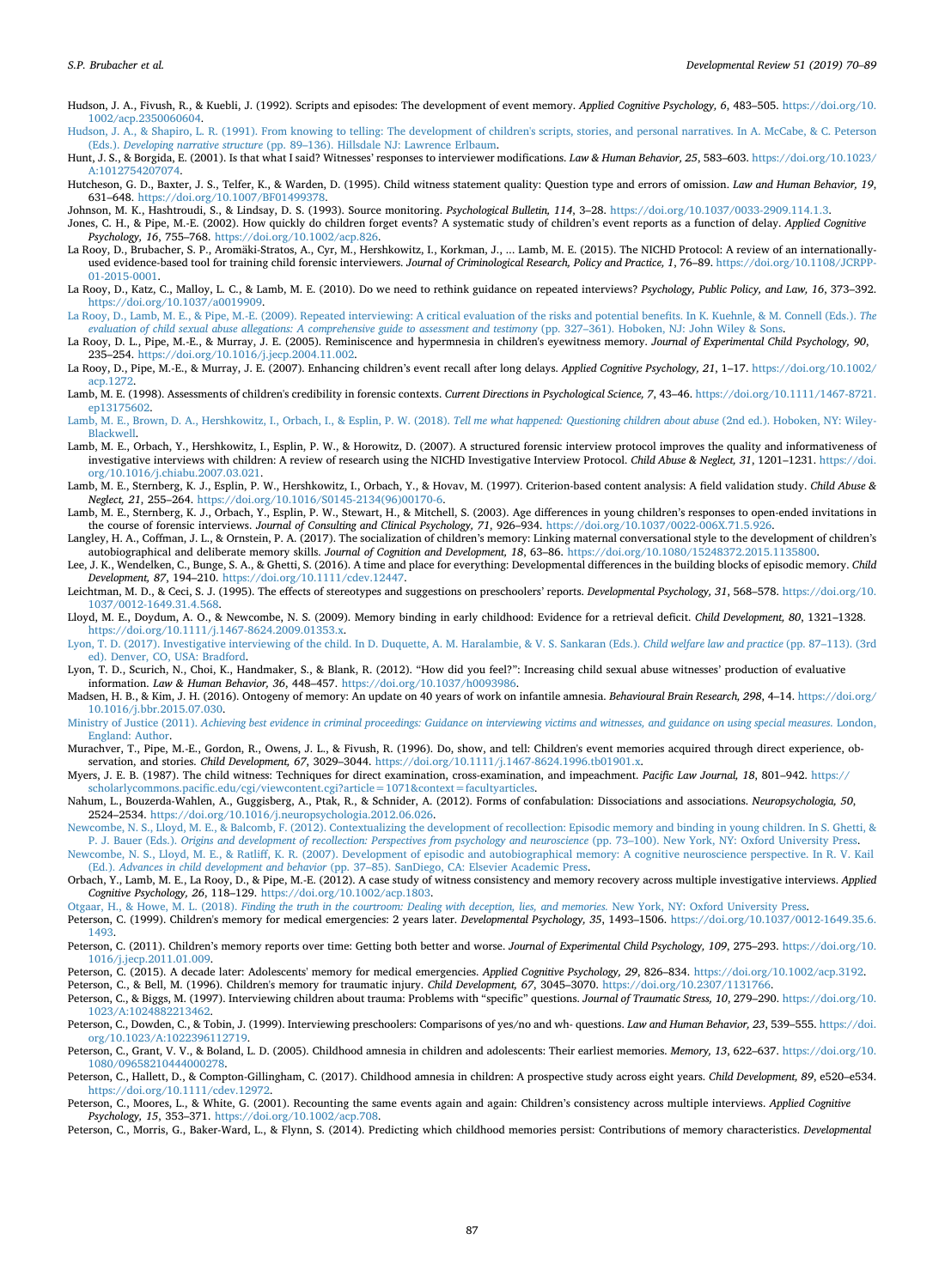*Psychology, 50*, 439–448. [https://doi.org/10.1037/a0033221.](https://doi.org/10.1037/a0033221)

<span id="page-19-8"></span>Peterson, C., & Parsons, B. (2005). Interviewing former 1- and 2-year olds about medical emergencies 5 years later. *Law and Human Behavior, 29*, 743–754. [https://doi.](https://doi.org/10.1007/s10979-005-8378-0) [org/10.1007/s10979-005-8378-0](https://doi.org/10.1007/s10979-005-8378-0).

<span id="page-19-9"></span>Peterson, C., & Rideout, R. (1998). Memory for medical emergencies experienced by 1- and 2-year-olds. *Developmental Psychology, 34*, 1059–1072. [https://doi.org/10.](https://doi.org/10.1037/0012-1649.34.5.1059) [1037/0012-1649.34.5.1059.](https://doi.org/10.1037/0012-1649.34.5.1059)

Peterson, C., Wang, Q., & Hou, Y. (2009). "When I was little": Childhood recollections in Chinese and European Canadian grade school children. *Child Development, 80*, 506–518. [https://doi.org/10.1111/j.1467-8624.2009.01275.x.](https://doi.org/10.1111/j.1467-8624.2009.01275.x)

<span id="page-19-1"></span>Peterson, C., Warren, K. L., & Short, M. M. (2011). Infantile amnesia across the years: A 2-year follow-up of children's earliest memories. *Child Development, 82*, 1092–1105. [https://doi.org/10.1111/j.1467-8624.2011.01597.x.](https://doi.org/10.1111/j.1467-8624.2011.01597.x)

<span id="page-19-7"></span>Peterson, C., & Whalen, N. (2001). Five years later: Children's memory for medical emergencies. *Applied Cognitive Psychology, 15*, S7–S24. [https://doi.org/10.1002/](https://doi.org/10.1002/acp.832) [acp.832](https://doi.org/10.1002/acp.832).

Pipe, M.-E., Gee, S., Wilson, J. C., & Egerton, J. M. (1999). Children's recall 1 or 2 years after an event. *Developmental Psychology, 35*, 781–789. [https://doi.org/10.](https://doi.org/10.1037/0012-1649.35.3.781) [1037/0012-1649.35.3.781](https://doi.org/10.1037/0012-1649.35.3.781).

Pipe, M.-E., Sutherland, R., Webster, N., Jones, C., & La Rooy, D. (2004). Do early interviews affect children's long-term event recall? *Applied Cognitive Psychology, 18*, 823–839. <https://doi.org/10.1002/acp.1053>.

<span id="page-19-6"></span>Poole, D. A. (2016). *[Interviewing children: The science of conversation in forensic contexts.](http://refhub.elsevier.com/S0273-2297(18)30009-1/h0525)* Washington, DC: American Psychological Association.

<span id="page-19-18"></span>[Poole, D. A., Brubacher, S. P., & Dickinson, J. J. \(2015\). Children as witnesses. In B. L. Cutler, & P. A. Zapf \(Eds.\).](http://refhub.elsevier.com/S0273-2297(18)30009-1/h0530) *APA handbook of forensic psychology* (pp. 3–31). [Washington, DC: American Psychological Association.](http://refhub.elsevier.com/S0273-2297(18)30009-1/h0530)

<span id="page-19-10"></span>Poole, D. A., & Dickinson, J. J. (2011). Evidence supporting restrictions on uses of body diagrams in forensic interviews. *Child Abuse & Neglect, 35*, 659–669. [https://](https://doi.org/10.1016/j. chiabu.2011.05.004) [doi.org/10.1016/j. chiabu.2011.05.004.](https://doi.org/10.1016/j. chiabu.2011.05.004)

<span id="page-19-19"></span>Poole, D. A., & Dickinson, J. J. (2014). Comfort drawing during investigative interviews: Evidence of the safety of a popular practice. *Child Abuse & Neglect, 38*, 192–201. [https://doi.org/10.1016/j.chiabu.2013.04.012.](https://doi.org/10.1016/j.chiabu.2013.04.012)

<span id="page-19-12"></span>[Poole, D. A., Dickinson, J. J., & Brubacher, S. P. \(2014\). Sources of unreliable testimony from children.](http://refhub.elsevier.com/S0273-2297(18)30009-1/h0545) *Roger Williams University Law Review, 19*, 382–410.

<span id="page-19-11"></span>Poole, D. A., & Lindsay, D. S. (2001). Children's eyewitness reports after exposure to misinformation from parents. *Journal of Experimental Psychology: Applied, 7*, 27–50. [https://doi.org/10.1037//1076-898X.7.1.27.](https://doi.org/10.1037//1076-898X.7.1.27)

<span id="page-19-14"></span>Poole, D. A., & White, L. T. (1993). Two years later: Effect of question repetition and retention interval on the eyewitness testimony of children and adults. *Developmental Psychology, 29*, 844–853. <https://doi.org/10.1037//0012-1649.29.5.844>.

[Poole, D. A., & White, L. T. \(1995\). Tell me again and again: Stability and change in the repeated testimonies of children and adults. In M. S. Zaragoza, J. R. Graham, G.](http://refhub.elsevier.com/S0273-2297(18)30009-1/h0560) [C. N. Hall, R. Hirschman, & Y. S. Ben-Porath \(Eds.\).](http://refhub.elsevier.com/S0273-2297(18)30009-1/h0560) *Memory and testimony in the child witness* (pp. 24–43). Thousand Oaks, CA: Sage.

Powell, M. B., Jones, C. H., & Campbell, C. (2003). A comparison of preschoolers' recall of experienced versus non-experienced events across multiple interviews. *Applied Cognitive Psychology, 17*, 935–952. [https://doi.org/10.1002/acp.932.](https://doi.org/10.1002/acp.932)

<span id="page-19-17"></span>Price, H. L., Connolly, D. A., & Gordon, H. M. (2016). Children who experienced a repeated event only appear less accurate in a second interview than those who experienced a unique event. *Law and Human Behavior, 40*, 362–373. <https://doi.org/10.1037/lhb0000194>.

[Principe, G. F., & Schindewolf, E. \(2012\). Natural conversations as a source of false memories in children: Implications for the testimony of young witnesses.](http://refhub.elsevier.com/S0273-2297(18)30009-1/h0575) *Developmental Review, 32*[, 205–223 0.1016/j.dr.2012.06.003.](http://refhub.elsevier.com/S0273-2297(18)30009-1/h0575)

<span id="page-19-3"></span>Reese, E., & Robertson, S. J. (2019). Origins of adolescents' earliest memories. *Memory, 27*, 79–91. [https://doi.org/10.1080/09658211.2018.1512631.](https://doi.org/10.1080/09658211.2018.1512631)

<span id="page-19-15"></span>Reyna, V. F., & Brainerd, C. J. (2011). Dual processes in decision making and developmental neuroscience: A fuzzy-trace model. *Developmental Review, 31*, 180–206. <https://doi.org/10.1016/j.dr.2011.07.004>.

<span id="page-19-21"></span>Roberts, K. P., Brubacher, S. P., Powell, M. B., & Price, H. L. (2011). Practice narratives. In M. E. Lamb, D. La Rooy, L. Malloy, & C. Katz (Eds.). *Children's testimony: A handbook of psychological research and forensic practice* (pp. 129–146). (2). Chichester, UK: Wiley. [https://doi.org/10.1002/9781119998495.ch7.](https://doi.org/10.1002/9781119998495.ch7)

<span id="page-19-23"></span>Roberts, K. P., & Lamb, M. E. (1999). Children's responses when interviewers distort details during investigative interviews. *Legal & Criminological Psychology, 4*, 23–31. [https://doi.org/10.1348/135532599167752.](https://doi.org/10.1348/135532599167752)

<span id="page-19-24"></span>Roma, P., Martini, P. S., Sabatello, U., Tatarelli, R., & Ferracuti, S. (2011). Validity of criteria-based content analysis (CBCA) at trial in free-narrative interviews. *Child Abuse & Neglect, 35*, 613–620. <https://doi.org/10.1016/j.chiabu.2011.04.004>.

<span id="page-19-0"></span>Rubin, D. C. (2000). The distribution of early childhood memories. *Memory, 8*, 265–269. <https://doi.org/10.1080/096582100406810>.

<span id="page-19-22"></span>Salmon, K., & Pipe, M.-E. (1997). Props and children's event reports: The impact of a 1-year delay. *Journal of Experimental Child Psychology, 65*, 261–292. [https://doi.](https://doi.org/10.1006/jecp.1996.2362) [org/10.1006/jecp.1996.2362.](https://doi.org/10.1006/jecp.1996.2362)

[Salmon, K., & Pipe, M.-E. \(2000\). Recalling an event one year later: The impact of props, drawing and a prior interview.](http://refhub.elsevier.com/S0273-2297(18)30009-1/h0615) *Applied Cognitive Psychology, 14*, 99–120 [10.1002/\(SICI\)1099-0720\(200003/04\)14:23.0.](http://refhub.elsevier.com/S0273-2297(18)30009-1/h0615)

<span id="page-19-20"></span>Salmon, K., & Reese, E. (2016). The benefits of reminiscing with young children. *Current Directions in Psychological Science*, 25, 233-238. [https://doi.org/10.1177/](https://doi.org/10.1177/0963721416655100) [0963721416655100](https://doi.org/10.1177/0963721416655100).

[Saywitz, K. J., Lyon, T. D., & Goodman, G. S. \(2018\). When interviewing children: A review and update. In B. Klika, & J. Conte \(Eds.\).](http://refhub.elsevier.com/S0273-2297(18)30009-1/h0625) *APSAC handbook on child maltreatment* [\(pp. 310–329\). \(4\). CA: Sage: Newbury Park.](http://refhub.elsevier.com/S0273-2297(18)30009-1/h0625)

<span id="page-19-16"></span>Scarf, D., Gross, J., Colombo, M., & Hayne, H. (2013). To have and to hold: Episodic memory in 3-and 4-year-old children. *Developmental Psychobiology, 55*, 125–132. [https://doi.org/10.1002/dev.21004.](https://doi.org/10.1002/dev.21004)

Schneider, L., Price, H. L., Roberts, K. P., & Hedrick, A. M. (2011). Children's episodic and generic reports of alleged abuse. *Applied Cognitive Psychology, 25*, 862–870. [https://doi.org/10.1002/acp.1759.](https://doi.org/10.1002/acp.1759)

Schreiber, N., Bellah, L. D., Martinez, Y., McLaurin, K. A., Strok, R., Garven, S., & Wood, J. M. (2006). Suggestive interviewing in the McMartin Preschool and Kelly Michaels Daycare abuse cases: A case study. *Social Influence, 1*, 16–47. <https://doi.org/10.1080/15534510500361739>.

Scottish Executive (2007). *[National curriculum joint investigative interviewing of child witnesses training in Scotland.](http://refhub.elsevier.com/S0273-2297(18)30009-1/h0645)* Edinburgh, Scotland: Author.

Scottish Executive (2011). *[Guidance on joint investigative interviewing of child witnesses in Scotland.](http://refhub.elsevier.com/S0273-2297(18)30009-1/h0650)* Edinburgh, Scotland: Author.

Sommerville, J. A., & Hammond, A. J. (2007). Treating another's actions as one's own: Children's memory of and learning from joint activity. *Developmental Psychology, 43*, 1003–1018. [https://doi.org/10.1037/0012-1649.43.4.1003.](https://doi.org/10.1037/0012-1649.43.4.1003)

<span id="page-19-26"></span>State of Michigan Governor's Task Force on Child Abuse and Neglect and Department of Health and Human Services (2017). Forensic interviewing protocol (4th ed.). [https://www.michigan.gov/documents/dhs/DHS-PUB-0779\\_211637\\_7.pdf](https://www.michigan.gov/documents/dhs/DHS-PUB-0779_211637_7.pdf).<br>Sternberg, K. J., Lamb, M. E., Hershkowitz, I., Yudilevitch, L., Orbach, Y., Esplin, P. W., & Hovav, M. (1997). Effects of introductory style on children's

describe experiences of sexual abuse. *Child Abuse & Neglect, 21*, 1133–1146. [https://doi.org/10.1016/S0145-2134\(97\)00071-9](https://doi.org/10.1016/S0145-2134(97)00071-9).

Steward, M. S., Steward, D. S., Farquhar, L., Myers, J. E. B., Reinhart, M., Welker, J., ... Morgan, J. (1996). Interviewing young children about body touch and handling. *Monograph of the Society for Research in Child Development, 61*(4–5, Serial No. 248), [https://doi.org/10.2307/1166205.](https://doi.org/10.2307/1166205)

<span id="page-19-25"></span>Vrij, A. (2005). Criteria-based content analysis: A qualitative review of the first 37 studies. *Psychology, Public Policy, and Law, 11*, 3–41. [https://doi.org/10.1037/1076-](https://doi.org/10.1037/1076-8971.11.1.3) [8971.11.1.3.](https://doi.org/10.1037/1076-8971.11.1.3)

<span id="page-19-13"></span>[Walker, A. G. with Kenniston, J., Inada, S. S., & Caldwell, C.. \(2013\).](http://refhub.elsevier.com/S0273-2297(18)30009-1/h0680) *Handbook on questioning children* (3rd ed.). Washington, DC: American Bar Association Center on [Children and the Law.](http://refhub.elsevier.com/S0273-2297(18)30009-1/h0680)

<span id="page-19-2"></span>Wang, Q., & Peterson, C. (2014). Your earliest memory may be earlier than you think: Prospective studies of children's dating of earliest childhood memories. *Developmental Psychology, 50*, 1680–1686. <https://doi.org/10.1037/a0036001>.

<span id="page-19-4"></span>Wang, Q., & Peterson, C. (2016). The fate of childhood memories: Children postdated their earliest memories as they grew older. *Frontiers in Psychology, 6*, 7. [http://](http://cmich.idm.oclc.org/login?url=http://search.proquest.com.cmich.idm.oclc.org/docview/1845547599?accountid=10181) [cmich.idm.oclc.org/login?url=http://search.proquest.com.cmich.idm.oclc.org/docview/1845547599?accountid=10181](http://cmich.idm.oclc.org/login?url=http://search.proquest.com.cmich.idm.oclc.org/docview/1845547599?accountid=10181).

<span id="page-19-5"></span>Wang, Q., Peterson, C., Khuu, A., Reid, C. P., Maxwell, K. L., & Vincent, J. M. (2017). Looking at the past through a telescope: Adults postdated their earliest childhood memories. *Memory*. [https://doi.org/10.1080/09658211.2017.1414268.](https://doi.org/10.1080/09658211.2017.1414268)

Waterhouse, G. F., Ridley, A. M., Bull, R., La Rooy, D., & Wilcock, R. (2016). Dynamics of repeated interviews with children. *Applied Cognitive Psychology, 30*, 713–721. [https://doi.org/10.1002/acp.3246.](https://doi.org/10.1002/acp.3246)